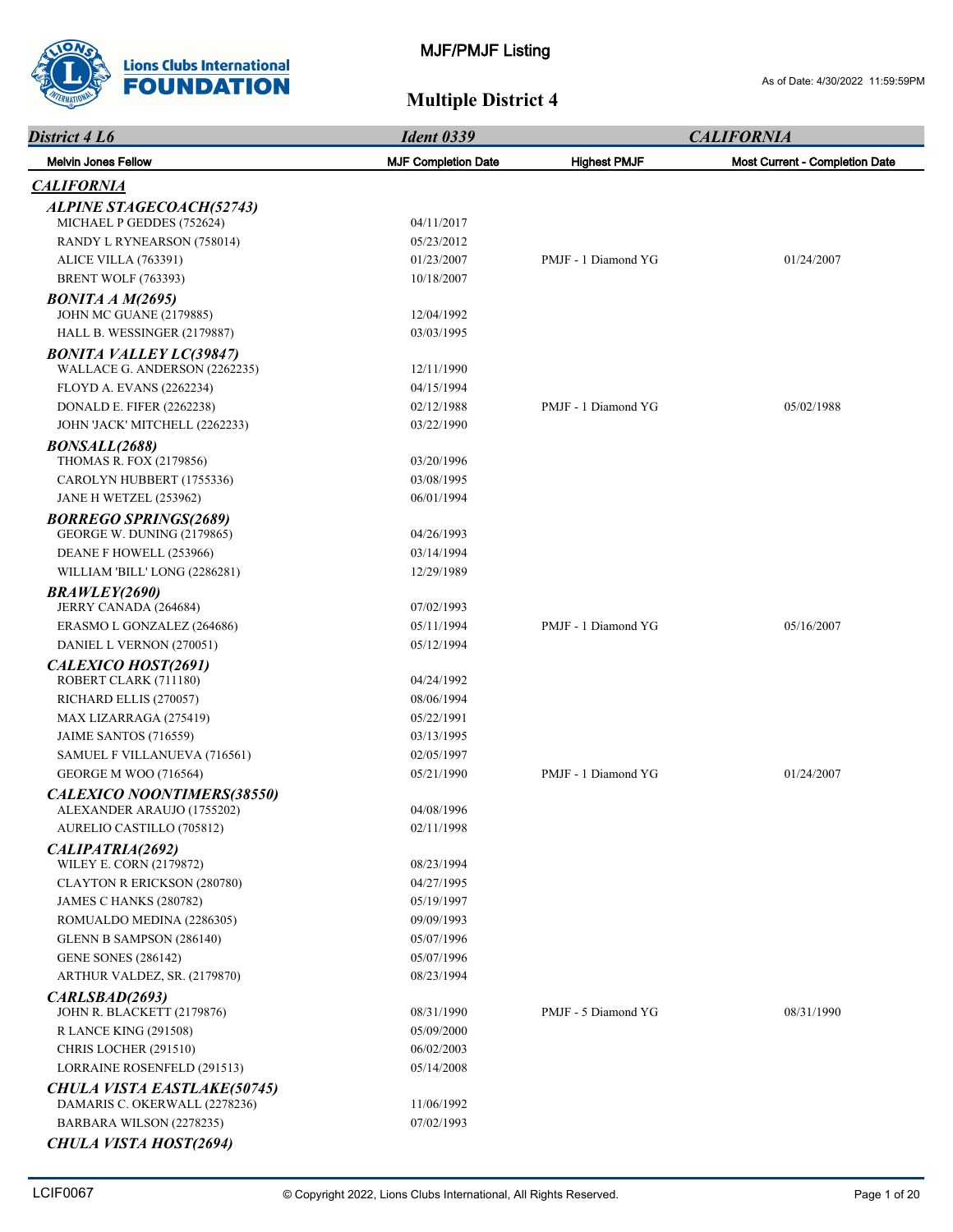

| District 4 L6                       | <b>Ident 0339</b>          |                           | <b>CALIFORNIA</b>              |  |
|-------------------------------------|----------------------------|---------------------------|--------------------------------|--|
| <b>Melvin Jones Fellow</b>          | <b>MJF Completion Date</b> | <b>Highest PMJF</b>       | Most Current - Completion Date |  |
| RICHARD LOWELL BATTERTON (296867)   | 07/16/1993                 |                           |                                |  |
| Paul R Bullock III (296868)         | 03/18/1996                 |                           |                                |  |
| LUCY DE FREITAS (296869)            | 02/02/1998                 |                           |                                |  |
| ODENA L DILLARD (296870)            | 04/11/1994                 |                           |                                |  |
| KENNETH F DUSHANEK (296871)         | 08/14/1991                 |                           |                                |  |
| TINA M. DUSHANEK (2179882)          | 12/14/1992                 |                           |                                |  |
| MERRITT HODSON (296873)             | 03/04/2002                 |                           |                                |  |
| Alton L Hooper (296874)             | 06/30/2009                 |                           |                                |  |
| DONALD JONES (296876)               | 04/11/1994                 |                           |                                |  |
| ELEANOR J JONES (1755368)           | 02/02/1998                 |                           |                                |  |
| DOUGLAS KASHNER (296877)            | 02/02/1998                 |                           |                                |  |
| DORIS JOAN KASHNER (296878)         | 02/15/1990                 | PMJF - 1 Diamond YG       | 03/23/1995                     |  |
| CLINTON MATTHEWS (2179883)          | 03/16/1995                 |                           |                                |  |
| KENNETH MONSON (302244)             | 04/01/1997                 |                           |                                |  |
| LEON MUELLER (2179877)              | 09/05/1991                 |                           |                                |  |
| ROBERT M. 'BOB' NORTON (2179881)    | 05/26/1987                 |                           |                                |  |
| BETTY PARMAKSIZOGLU (302245)        | 05/14/2009                 |                           |                                |  |
| JAN WILLEM SCHNITKER (302246)       | 04/11/1994                 |                           |                                |  |
| Neil Leonard Seefeldt Jr. (2914438) | 07/29/2014                 | PMJF - 1 Diamond YG       | 01/07/2016                     |  |
| AMELIA SIMMONS (1755370)            | 04/01/1997                 |                           |                                |  |
| FREDERICK STREIB (2179880)          | 04/11/1994                 |                           |                                |  |
| <b>NEIL W. TRACE (2179878)</b>      | 06/27/1988                 |                           |                                |  |
| PAUL W VERSAILLES (302248)          | 05/13/1999                 |                           |                                |  |
| EVAN WEDDLE (302249)                | 05/29/2007                 |                           |                                |  |
| RAMON A. YALDUA (2179879)           | 09/11/1990                 |                           |                                |  |
| CORONADO(2696)                      |                            |                           |                                |  |
| EUGENE DOUGLAS ARNOLD Jr. (302252)  | 09/13/2019                 |                           |                                |  |
| JANKIEL BARG (302253)               | 06/29/2006                 |                           |                                |  |
| CHARLES J. BLAZICK (2179894)        | 04/12/1991                 |                           |                                |  |
| GODFREY M BROWNE (307621)           | 12/28/1992                 |                           |                                |  |
| KENNETH B. CARSON (2179895)         | 11/28/1990                 |                           |                                |  |
| FRANK J DORSEY (307626)             | 02/13/1996                 |                           |                                |  |
| Carrie ANNE Downey (307628)         | 09/13/2019                 |                           |                                |  |
| JAMES EISCHEN (468899)              | 02/04/1994                 | PMJF - 1 Diamond YG       | 12/18/2015                     |  |
| <b>MARION ELLIOT (307629)</b>       | 01/26/1998                 |                           |                                |  |
| GERRY A. ELLIOT (2179896)           | 03/28/1991                 |                           |                                |  |
| <b>JOHN H KNOCHE (312999)</b>       | 03/28/1994                 |                           |                                |  |
| JAY MACK (313002)                   | 05/07/1994                 |                           |                                |  |
| CHARLES MANTON (2049072)            | 06/02/2014                 |                           |                                |  |
| CLEEVE MORRISON (313003)            | 09/13/2019                 |                           |                                |  |
| MARTHA A MORRISON (313004)          | 12/03/2004                 |                           |                                |  |
| ANDREW RADI Jr. (1755390)           | 01/18/2000                 |                           |                                |  |
| JAMES M ROAMER Jr. (313006)         | 12/21/1995                 |                           |                                |  |
| Floyd Ross (3824926)                | 12/19/2019                 |                           |                                |  |
| ROBERT P. STEED (2179892)           | 03/28/1995                 |                           |                                |  |
| CLAUDIA TODARO (2537146)            | 09/13/2019                 |                           |                                |  |
| Susan Valko (1927859)               | 06/08/2007                 | PMJF - 4 Blue Sapphire YG | 03/13/2018                     |  |
| ROBERT A VALKO (2980261)            | 01/25/2010                 | PMJF - 8 Diamond YG       | 03/13/2018                     |  |
| <b>EL CAJON HEARTLAND(50899)</b>    |                            |                           |                                |  |
| ROGER B ATKINS (333502)             | 05/31/2000                 |                           |                                |  |
| MARJORIE LYNNE BARBER (338855)      | 03/30/1999                 |                           |                                |  |
| SHARON CLARK (338859)               | 04/20/1993                 |                           |                                |  |
| ROSIE CRUZ (226128)                 | 05/06/2005                 |                           |                                |  |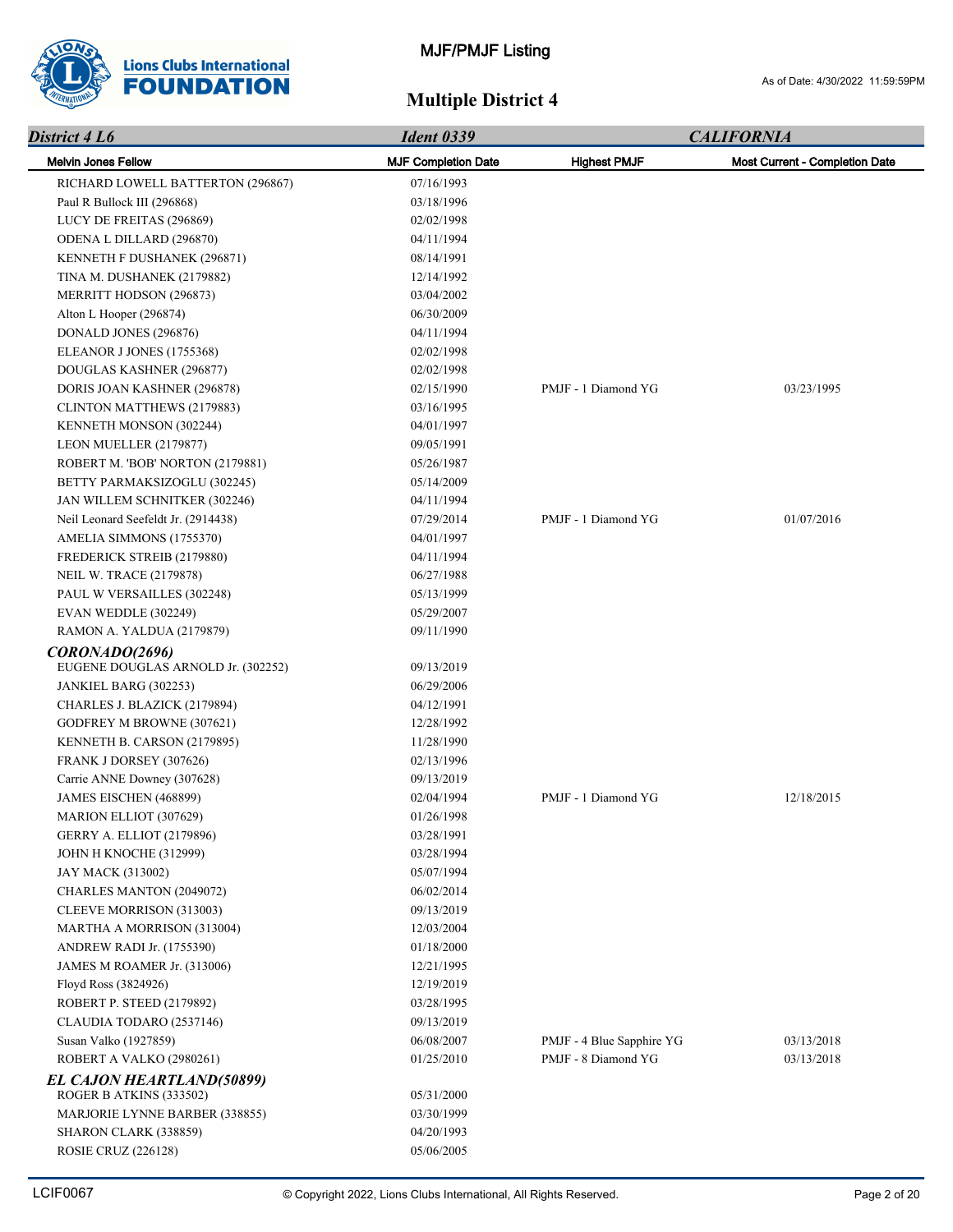

| District 4 L6                      | <b>Ident 0339</b>          | <b>CALIFORNIA</b>   |                                |  |
|------------------------------------|----------------------------|---------------------|--------------------------------|--|
| <b>Melvin Jones Fellow</b>         | <b>MJF Completion Date</b> | <b>Highest PMJF</b> | Most Current - Completion Date |  |
| <b>MARY R ELAM (1914968)</b>       | 04/04/2007                 |                     |                                |  |
| ELVIA ESTRADA (226130)             | 03/31/2003                 |                     |                                |  |
| Jillian L Hanson-Cox (2380714)     | 03/02/2007                 |                     |                                |  |
| <b>AGNES T. HARLEY (2278390)</b>   | 04/25/1990                 | PMJF - 2 Diamond YG | 03/10/1994                     |  |
| DOROTHY HATCH (226134)             | 11/21/1989                 |                     |                                |  |
| JOAN M KNOERNSCHILD (226138)       | 05/31/2000                 |                     |                                |  |
| DOROTHY J. MARANDA (2278391)       | 06/19/1991                 |                     |                                |  |
| LYNN MC FARLAND (231492)           | 02/25/1998                 |                     |                                |  |
| <b>JOIE NIELSEN (2278384)</b>      | 12/20/1990                 |                     |                                |  |
| JAMES A. NUNNALLY, JR. (2278389)   | 02/12/1988                 | PMJF - 1 Diamond YG | 06/08/1994                     |  |
| <b>LESTER ORR (2278385)</b>        | 07/13/1994                 |                     |                                |  |
| VIKI PENDERGRASS (2278388)         | 03/26/1996                 |                     |                                |  |
| <b>ARTHUR D STEPHENS (846811)</b>  | 05/17/1991                 |                     |                                |  |
| HARRIET STOCKWELL (231499)         | 03/22/2002                 |                     |                                |  |
| Rae A Swiech (2364750)             | 03/20/2008                 |                     |                                |  |
| MARY J. VIERKANT (2278387)         | 12/27/1991                 |                     |                                |  |
| DONNA C WARREN (231501)            | 05/30/1994                 | PMJF - 1 Diamond YG | 01/26/2012                     |  |
| Monica Zech (3041267)              | 04/01/2014                 |                     |                                |  |
| DIANNE ZEIAZNY (236855)            | 06/30/1994                 |                     |                                |  |
| EL CAJON SINGING HILLS(103854)     |                            |                     |                                |  |
| SUSAN N ANDERSON (1923261)         | 02/27/2008                 |                     |                                |  |
| ELIZABETH BUCKY BLOTTIN (338857)   | 12/21/1992                 | PMJF - 8 Diamond YG | 02/26/2016                     |  |
| DEBBIE BLOTTIN (1944509)           | 05/16/2007                 |                     |                                |  |
| <b>SUSAN C CANO (338858)</b>       | 05/22/2006                 | PMJF - 1 Diamond YG | 05/16/2007                     |  |
| Albert M. Cano (2364749)           | 04/21/2006                 | PMJF - 1 Diamond YG | 05/16/2007                     |  |
| PHYLLIS CRUZ (226129)              | 02/16/2004                 |                     |                                |  |
| Joanne M. Erwin (3041265)          | 02/24/2010                 |                     |                                |  |
| Peter A Erwin (3409196)            | 02/06/2013                 |                     |                                |  |
| KATHRYN A FERNALD (226132)         | 03/07/2006                 |                     |                                |  |
| EDIE HANSON (226133)               | 06/07/1995                 | PMJF - 2 Diamond YG | 07/20/2011                     |  |
| <b>LYNDA ROWSOM (1072596)</b>      | 03/05/2009                 |                     |                                |  |
| EL CAJON VALLEY(2699)              |                            |                     |                                |  |
| ROBERT ACKER (318372)              | 05/11/2018                 |                     |                                |  |
| DONALD ANTHONY (318374)            | 06/06/2012                 |                     |                                |  |
| ROBERT W. BECKNER (2179909)        | 08/28/1991                 | PMJF - 1 Diamond YG | 12/22/1992                     |  |
| RONALD L BLACK (318375)            | 06/29/2006                 |                     |                                |  |
| LEONARD A BLOTTIN (318376)         | 06/07/2001                 | PMJF - 3 Diamond YG | 07/20/2011                     |  |
| BRUCE BOORMAN (318377)             | 05/19/2011                 |                     |                                |  |
| Christopher L Bramwell (4012123)   | 05/24/2021                 |                     |                                |  |
| GORDON W BUSH (318378)             | 01/03/1989                 |                     |                                |  |
| MICHAEL CARLETON (318379)          | 04/28/2010                 |                     |                                |  |
| WILLIAM A. CASSIN (2179910)        | 06/11/1994                 |                     |                                |  |
| MARK CLIFTON (323747)              | 03/24/2022                 |                     |                                |  |
| HUGH W COWAN (323748)              | 08/07/1996                 |                     |                                |  |
| MARGARET MARGE CUMMINS (2179897)   | 05/11/1993                 |                     |                                |  |
| WARREN J DEDRICK (323750)          | 06/05/1990                 |                     |                                |  |
| <b>JOHN DIETERT (2286298)</b>      | 05/09/1988                 |                     |                                |  |
| <b>GUY DUFFIN (323751)</b>         | 04/28/2010                 |                     |                                |  |
| ANTHONY ALFRED FORCHETTE (1755395) | 02/01/2018                 | PMJF - 1 Diamond YG | 11/06/2019                     |  |
| RODNEY L FRANKLIN (323754)         | 05/31/1991                 |                     |                                |  |
| JACOB A GOSSMAN (323758)           | 02/11/2008                 |                     |                                |  |
| DANIEL G. GRINDLE (2179911)        | 04/16/1987                 |                     |                                |  |
| Robert L Groff (2659336)           | 05/07/2008                 | PMJF - 1 Diamond YG | 06/30/2008                     |  |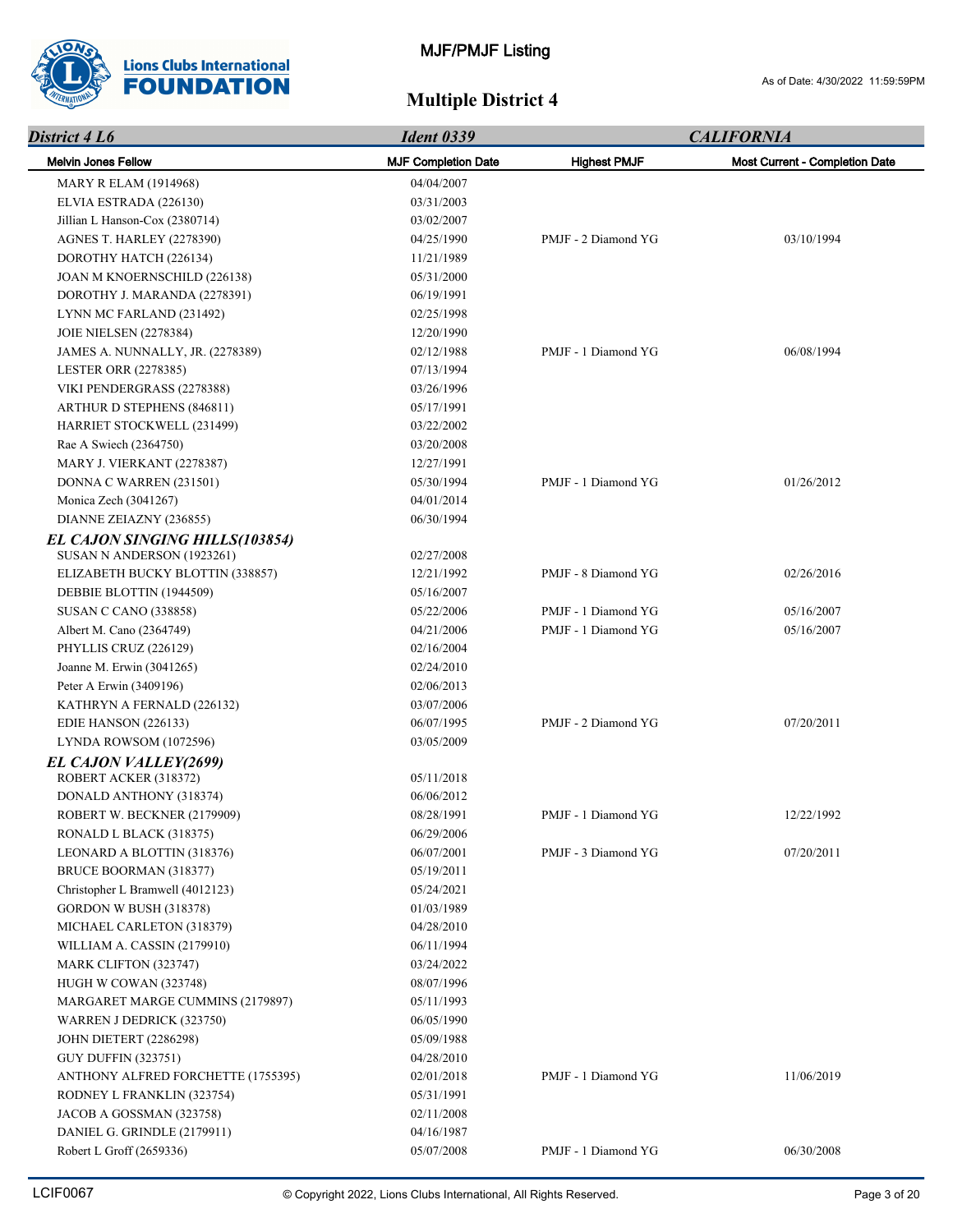

| District 4 L6                    | <b>Ident 0339</b>          | <b>CALIFORNIA</b>          |                                       |
|----------------------------------|----------------------------|----------------------------|---------------------------------------|
| <b>Melvin Jones Fellow</b>       | <b>MJF Completion Date</b> | <b>Highest PMJF</b>        | <b>Most Current - Completion Date</b> |
| CHARLES R. GUILD (2179914)       | 03/28/1990                 |                            |                                       |
| HENRY HABER Jr. (329123)         | 08/07/1996                 |                            |                                       |
| RAMON L HACKWORTH (329124)       | 06/29/2006                 |                            |                                       |
| ROBERT C. HALE (2179912)         | 04/26/1991                 |                            |                                       |
| DAN HARLEY (329125)              | 06/09/1987                 | PMJF - 2 Diamond YG        | 03/10/1994                            |
| EDWIN CLARKE HATCH (2179916)     | 10/18/1990                 |                            |                                       |
| THOMAS HOBAN (329127)            | 04/28/2010                 |                            |                                       |
| JERRY HOLLINGSWORTH (329128)     | 06/29/2006                 |                            |                                       |
| SHARIE HOOPS (226136)            | 05/22/2013                 |                            |                                       |
| TRENTON W HULS (329129)          | 08/07/1996                 |                            |                                       |
| GEORGE G HURST (329130)          | 05/19/2011                 |                            |                                       |
| EARL R IREY Jr. (329131)         | 06/29/2006                 |                            |                                       |
| HAROLD LEE JACOBSON III (329133) | 03/27/1995                 |                            |                                       |
| JOHN KNUDSEN Jr. (334504)        | 08/07/1996                 |                            |                                       |
| <b>DAN KORNIK (1755398)</b>      | 08/07/1996                 |                            |                                       |
| HOWARD W. MIKKELSON (2179919)    | 02/21/1989                 |                            |                                       |
| <b>TROY M MOORE (1755401)</b>    | 04/25/1990                 |                            |                                       |
| ROBERT R MOREAU (334509)         | 06/23/1995                 |                            |                                       |
| RICHARD NASIF (339864)           | 04/10/2017                 |                            |                                       |
| MARGARET A NELSON (231494)       | 06/30/1992                 | PMJF - 1 Diamond YG        | 02/07/2012                            |
| <b>JAMES C NELSON (231495)</b>   | 03/21/1996                 |                            |                                       |
| THOMAS NORMANDIE (339865)        | 04/19/1991                 |                            |                                       |
| Yvonne W Paris (338856)          | 08/28/1991                 | PMJF - 10 Blue Sapphire WG | 03/25/2022                            |
| RONALD D PARIS (339867)          | 02/21/1989                 |                            |                                       |
| GARY L ROBINSON (339871)         | 04/28/1993                 | PMJF - 1 Diamond YG        | 07/24/2001                            |
| JAMES DEE ROELOF (339872)        | 12/21/1992                 |                            |                                       |
| RICHARD R ROGERS (339873)        | 03/27/1995                 |                            |                                       |
| PHIL SMITH (345242)              | 06/29/2006                 |                            |                                       |
| RONALD SNOW (345243)             | 05/19/2011                 |                            |                                       |
| ROGER V STEBLETON (345245)       | 06/29/2006                 |                            |                                       |
| BUELL W STONE (345246)           | 06/23/1995                 |                            |                                       |
| GRANT THIEM, JR. (2179900)       | 03/28/1988                 |                            |                                       |
| RICHARD C THRUSTON (345248)      | 04/28/1993                 | PMJF - 1 Diamond YG        | 05/16/2007                            |
| PAUL TREMBLAY (345249)           | 05/18/2007                 |                            |                                       |
| ELMER H VIERKANT (345250)        | 03/27/1995                 |                            |                                       |
| Mercedes B Walters (2635781)     | 07/22/2016                 | PMJF - 1 Diamond YG        | 12/07/2017                            |
| Paul Walters (3316790)           | 02/04/2016                 | PMJF - 2 Diamond YG        | 06/03/2019                            |
| JEFF E WINTERS (1835004)         | 04/15/2019                 |                            |                                       |
| WILLIAM M. WOLIN (2286286)       | 05/09/1988                 |                            |                                       |
| <b>EL CENTRO HOST(2700)</b>      |                            |                            |                                       |
| RUBEN ARBALLO (350620)           | 05/21/1996                 |                            |                                       |
| CHARLES BAKER (350621)           | 08/15/2001                 |                            |                                       |
| Thomas A Bodus (3945995)         | 06/06/2019                 |                            |                                       |
| GENE PAUL BRISTER (350623)       | 06/09/1993                 |                            |                                       |
| DAVID BROCK (350624)             | 08/10/1998                 |                            |                                       |
| William Browning Jr (2653167)    | 06/02/2015                 | PMJF - 1 Diamond YG        | 03/09/2018                            |
| CURT CORDA (355991)              | 03/01/1993                 |                            |                                       |
| MARIO GARCIA (355994)            | 04/10/2002                 |                            |                                       |
| SALVADOR GASTELO (355995)        | 01/07/1998                 |                            |                                       |
| DAVID E HANSEN (355997)          | 09/28/2007                 |                            |                                       |
| <b>JOHN A HUNGA (355999)</b>     | 08/28/1991                 |                            |                                       |
| CARLA KEATING (1755410)          | 07/08/2000                 |                            |                                       |
| MARIE E. KOPP (2179921)          | 03/17/1994                 |                            |                                       |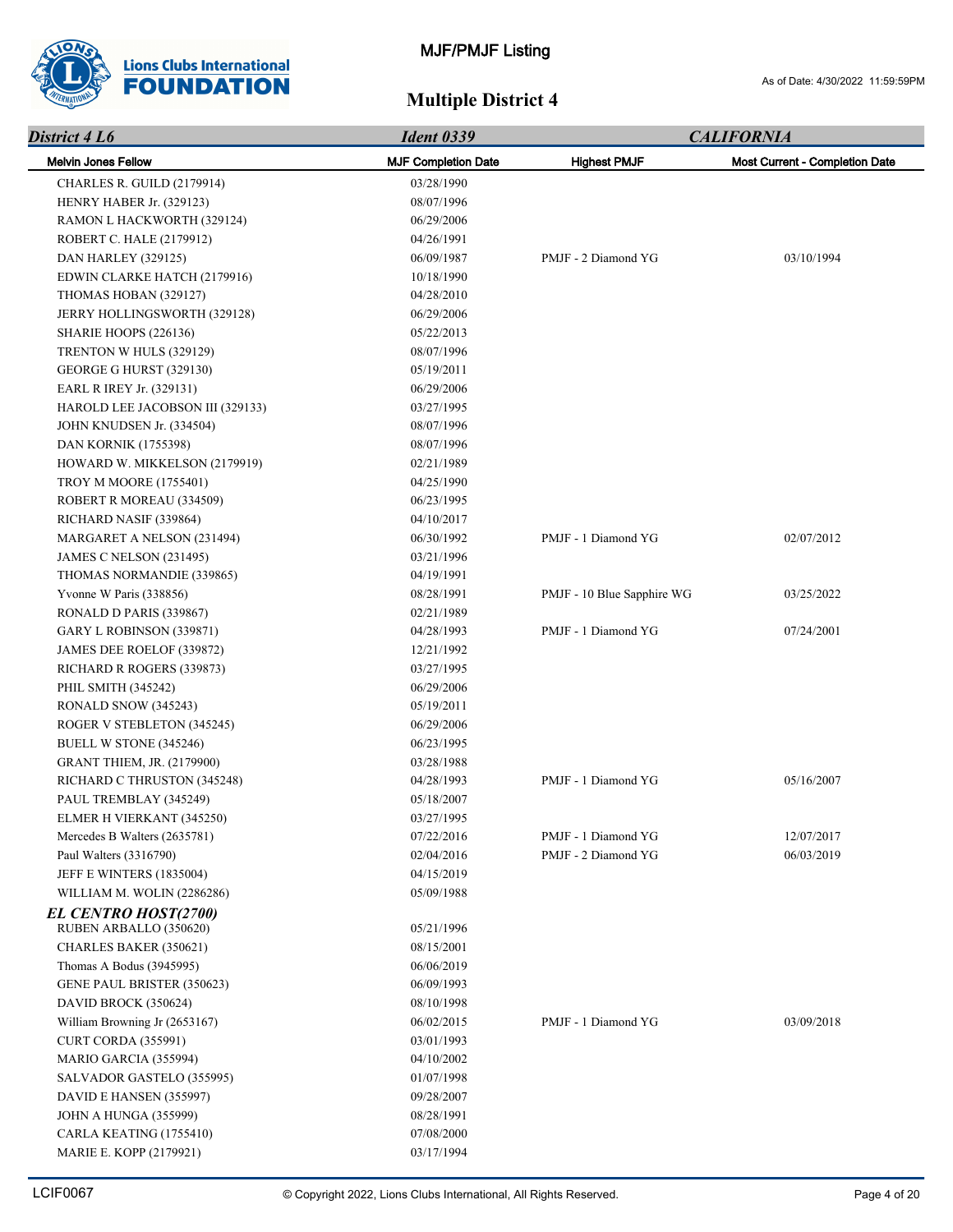

| District 4 L6                      | <b>Ident 0339</b>          |                     | <b>CALIFORNIA</b>                     |  |
|------------------------------------|----------------------------|---------------------|---------------------------------------|--|
| <b>Melvin Jones Fellow</b>         | <b>MJF Completion Date</b> | <b>Highest PMJF</b> | <b>Most Current - Completion Date</b> |  |
| LANCE KORTEN (711187)              | 05/10/2013                 |                     |                                       |  |
| Daniel Litz (3904610)              | 04/20/2022                 |                     |                                       |  |
| <b>MARC MANIX (356001)</b>         | 09/26/1994                 |                     |                                       |  |
| <b>BETTY J. MC NEECE (2286309)</b> | 04/23/1994                 |                     |                                       |  |
| ROBERT MCNEECE (356002)            | 05/03/1991                 |                     |                                       |  |
| LURAY J MOUSER Jr. (361368)        | 07/02/1998                 |                     |                                       |  |
| Steven V Nickus (361369)           | 12/10/1992                 |                     |                                       |  |
| PAUL J NODEN (361370)              | 09/05/2002                 |                     |                                       |  |
| <b>ROY U PERRY (361371)</b>        | 05/08/1990                 | PMJF - 1 Diamond YG | 05/10/1996                            |  |
| BETTY J. PERRY (2179924)           | 03/11/1994                 |                     |                                       |  |
| JOSE ANGEL ROMERO (2179923)        | 03/11/1994                 |                     |                                       |  |
| PEDRO J SALGADO (1755411)          | 10/20/1995                 |                     |                                       |  |
| WORTHY SANDERS (361372)            | 06/29/2011                 |                     |                                       |  |
| ORVAL D. SELLS (2179922)           | 06/27/1989                 |                     |                                       |  |
| MELVIN SMITH (361373)              | 06/09/1992                 |                     |                                       |  |
| GEORGE SPEER (361374)              | 02/03/2010                 |                     |                                       |  |
| BETTY THALE-CLOUD (350625)         | 01/19/2006                 |                     |                                       |  |
| GEORGE J WOO Jr. (361375)          | 03/24/1997                 |                     |                                       |  |
| EL CENTRO SOL DE ORO(2701)         |                            |                     |                                       |  |
| RAYMOND ARVISO (2179926)           | 07/16/1992                 |                     |                                       |  |
| MIKE CASTRO (361378)               | 05/27/1993                 | PMJF - 1 Diamond YG | 03/14/2014                            |  |
| STEVE D. COLE (2179930)            | 04/16/1991                 |                     |                                       |  |
| LOUIS LYNDELL DALE (377501)        | 05/14/1999                 |                     |                                       |  |
| ALBERT L ESCOBAR (366743)          | 05/15/2000                 |                     |                                       |  |
| GLENN B GILLIS (366744)            | 04/16/1996                 |                     |                                       |  |
| <b>WARREN E. GREEN (2179933)</b>   | 04/07/1993                 |                     |                                       |  |
| FRANK GRIMA (366745)               | 04/20/1990                 |                     |                                       |  |
| SAMUEL L KAKER (366746)            | 03/05/1987                 |                     |                                       |  |
| <b>GREGORY C. LAIR (2179934)</b>   | 03/05/1987                 |                     |                                       |  |
| <b>JESSE LOPEZ (366747)</b>        | 06/02/2003                 |                     |                                       |  |
| JAMES H NOWELL (366749)            | 03/05/1987                 |                     |                                       |  |
| JERRY PITCHIE (366750)             | 09/20/1994                 |                     |                                       |  |
| JESSE RIDDLE (366752)              | 04/09/1998                 |                     |                                       |  |
| ARVEL SMITH (366753)               | 07/16/1992                 |                     |                                       |  |
| DAMON SMITH (366754)               | 05/02/2001                 |                     |                                       |  |
| SOCORRO BELEN TELFORD (372119)     | 06/06/2003                 |                     |                                       |  |
| ABEL C VASQUEZ (1755415)           | 04/28/1997                 |                     |                                       |  |
| CLEMENTE F. WILSON (2179927)       | 03/05/1987                 |                     |                                       |  |
| <b>JOHN WOO (372121)</b>           | 05/19/1999                 |                     |                                       |  |
| <b>EL CENTRO SUNDOWNERS(39510)</b> |                            |                     |                                       |  |
| MERRILL L. ANDREWS (2261775)       | 04/01/1992                 |                     |                                       |  |
| S. A. KOPP (2261776)               | 11/10/1989                 |                     |                                       |  |
| ENCINITAS(52199)                   |                            |                     |                                       |  |
| Sherril J. Brice (2743665)         | 02/12/2008                 |                     |                                       |  |
| Myron L. Carrico (2535626)         | 10/04/2007                 |                     |                                       |  |
| Myron L. Carrico (2535626)         | 10/03/2007                 |                     |                                       |  |
| Tracy A. Collins (2743662)         | 02/12/2008                 |                     |                                       |  |
| David Cook (2026437)               | 11/15/2005                 |                     |                                       |  |
| BARBARA COOPER (1964799)           | 11/15/2005                 |                     |                                       |  |
| ARNOLD COOPER (1964800)            | 11/15/2005                 |                     |                                       |  |
| William J Crawford (528022)        | 12/29/1992                 | PMJF - 9 Diamond YG | 02/04/2011                            |  |
| JULIE A CRAWFORD (635550)          | 07/08/1993                 | PMJF - 3 Diamond YG | 02/04/2011                            |  |
| Karen Crawford (979583)            | 05/04/2005                 |                     |                                       |  |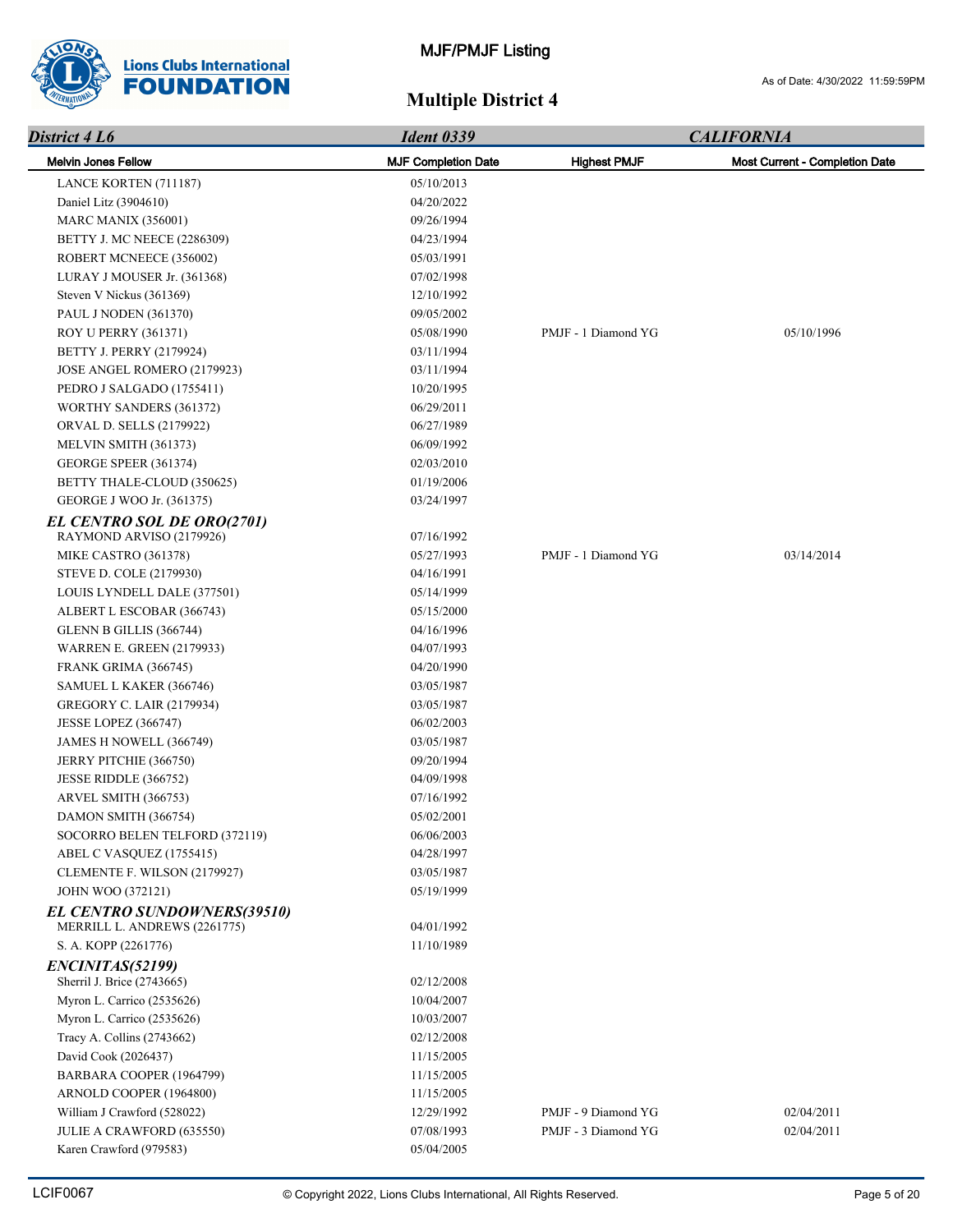

| District 4 L6                             | <b>Ident 0339</b>          |                     | <b>CALIFORNIA</b>                     |
|-------------------------------------------|----------------------------|---------------------|---------------------------------------|
| <b>Melvin Jones Fellow</b>                | <b>MJF Completion Date</b> | <b>Highest PMJF</b> | <b>Most Current - Completion Date</b> |
| Haydee Crawford (2407754)                 | 06/26/2006                 |                     |                                       |
| John D. Crawford (2407756)                | 06/26/2006                 |                     |                                       |
| David A. Dekker (2599099)                 | 10/04/2007                 |                     |                                       |
| PATRICIA DREW (1307227)                   | 05/04/2005                 | PMJF - 1 Diamond YG | 05/27/2015                            |
| CALVIN C ELLISOR (1307228)                | 05/04/2005                 | PMJF - 1 Diamond YG | 01/06/2016                            |
| <b>CORY ELLISOR (1307229)</b>             | 05/04/2005                 | PMJF - 2 Diamond YG | 01/13/2015                            |
| Anthony Esquibel (2343973)                | 03/08/2007                 |                     |                                       |
| THOMAS J. FAY (2064981)                   | 11/15/2005                 |                     |                                       |
| ABHAY GOKANI (2367349)                    | 03/08/2007                 |                     |                                       |
| Rose Gorgone (2327516)                    | 03/08/2007                 |                     |                                       |
| ANTON GOSKOWICZ (1067878)                 | 04/16/2009                 |                     |                                       |
| JEFFREY H GREENBERG (1307230)             | 11/15/2005                 |                     |                                       |
| Anwar Hafeez (2395807)                    | 03/08/2007                 |                     |                                       |
| Douglas G. Hansen (2429980)               | 03/08/2007                 |                     |                                       |
| THOMAS D HARDEBECK (1312595)              | 11/15/2005                 |                     |                                       |
| Jane M. Hendricks (2752054)               | 02/12/2008                 |                     |                                       |
| PATRICIA J HOENIGMANN (1964797)           | 03/08/2007                 |                     |                                       |
| Helen H. Howard (2354882)                 | 11/15/2005                 |                     |                                       |
| Grace M. Kessler (2535621)                | 03/08/2007                 |                     |                                       |
| SANDRA MANGINI (1875623)                  | 05/04/2005                 | PMJF - 1 Diamond YG | 03/09/2011                            |
| Robert Mangini (2439986)                  | 06/29/2006                 | PMJF - 1 Diamond YG | 03/09/2011                            |
| DEBRA R MITTLEMAN (1964798)               | 03/08/2007                 |                     |                                       |
| SALLY J MONTRUCCHIO (1312600)             | 05/04/2005                 |                     |                                       |
| James Owen (2579984)                      | 03/08/2007                 |                     |                                       |
| Melaini A. Peet (2878659)                 | 04/13/2009                 |                     |                                       |
| Rinkie Pollack (1903307)                  | 05/04/2005                 |                     |                                       |
| Carla D. Porter (2077547)                 | 11/15/2005                 |                     |                                       |
| Debbie L. Sanford (4124718)               | 07/19/2016                 |                     |                                       |
| CAROL ANN SCOFFIN (1312597)               | 11/15/2005                 |                     |                                       |
| James Mickey Scoffin (2569810)            | 03/08/2007                 |                     |                                       |
| DENNIS SMITH (1312603)                    | 05/04/2005                 |                     |                                       |
| Marieke Svoboda (2449504)                 | 03/08/2007                 |                     |                                       |
| Karl M. Svoboda (2449505)                 | 03/08/2007                 |                     |                                       |
| Sue Ellen Tankersley (3917434)            | 03/18/2015                 |                     |                                       |
| Barbara Tanksley (2417291)                | 03/08/2007                 |                     |                                       |
| THERESA TATE (974218)                     | 06/20/1995                 |                     |                                       |
| <b>ALAN TATE (2030271)</b>                | 05/04/2005                 |                     |                                       |
| JERRY M. TROTTER (2034611)                | 11/15/2005                 |                     |                                       |
| Wil A. Veenendaal (2354880)               | 11/15/2005                 |                     |                                       |
| DAVID R VIEIRA Jr. (1023197)              | 07/26/2012                 |                     |                                       |
| ERIC D VON BERGE (2779299)                | 05/09/2008                 |                     |                                       |
| RICHARD WALWORTH (1199896)                | 03/04/1989                 | PMJF - 7 Diamond YG | 10/10/2017                            |
| Rachel White (4562597)                    | 06/18/2019                 |                     |                                       |
| PEGGY WHITTINGHAM (2643005)               | 10/03/2007                 |                     |                                       |
| PEGGY WHITTINGHAM (2643005)               | 10/04/2007                 |                     |                                       |
| BETTY ANNE WRIGHT (1199898)               | 05/04/2005                 |                     |                                       |
| Anthony V. Ybarra (2743664)               | 02/12/2008                 |                     |                                       |
| JOHN PHILIP ZACK MD (1199899)             | 11/15/2005                 |                     |                                       |
| RON ZEHR (1199900)                        | 05/04/2005                 |                     |                                       |
| Jackie R. Zehr (2429983)                  | 01/26/2006                 |                     |                                       |
| <b>ESCONDIDO CHAMPAGNE VILLAGE(56161)</b> |                            |                     |                                       |
| TOM BOSSMEYER (5026556)                   | 04/27/2022                 |                     |                                       |
| AL H BUNNELL (107535)                     | 02/18/2009                 |                     |                                       |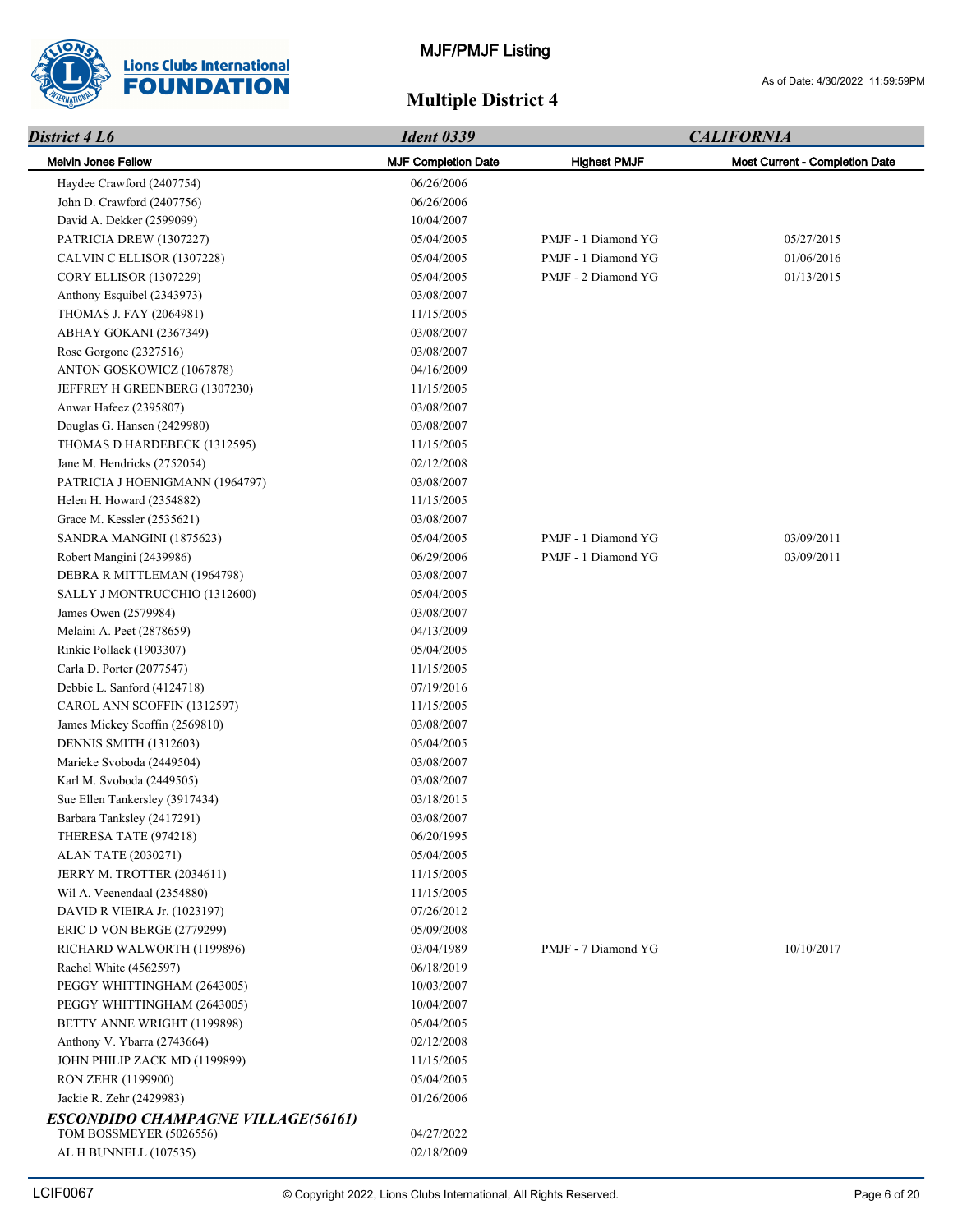

| District 4 L6                                              | <b>Ident 0339</b>          |                     | <b>CALIFORNIA</b>              |
|------------------------------------------------------------|----------------------------|---------------------|--------------------------------|
| <b>Melvin Jones Fellow</b>                                 | <b>MJF Completion Date</b> | <b>Highest PMJF</b> | Most Current - Completion Date |
| JACK D COX (502754)                                        | 08/31/2016                 |                     |                                |
| Carol Cox (2988804)                                        | 10/10/2018                 |                     |                                |
| PAUL FISCHER (2521644)                                     | 01/27/2017                 |                     |                                |
| Kay Fried (4312275)                                        | 03/20/2020                 |                     |                                |
| ARLENE GARICH (1926383)                                    | 01/29/2018                 |                     |                                |
| Eric Gruber (3684964)                                      | 03/05/2014                 |                     |                                |
| MARK HENDERSON (1855952)                                   | 02/28/2006                 |                     |                                |
| LEAH KAPP (1903190)                                        | 02/18/2009                 |                     |                                |
| AGNES I. MEADOWS (2282906)                                 | 02/11/1998                 |                     |                                |
| TERRY QUIMBY (4874675)                                     | 03/23/2020                 |                     |                                |
| Alan Rings (3553958)                                       | 01/23/2018                 |                     |                                |
| Ralph T Rognlie (816397)                                   | 03/15/1996                 |                     |                                |
| <b>BILL J SMITH (118238)</b>                               | 02/28/2006                 |                     |                                |
| DOREEN J SMITH (118239)                                    | 02/28/2006                 |                     |                                |
| <b>ESCONDIDO HOST(2703)</b>                                |                            |                     |                                |
| Laurel M Graber (2579980)                                  | 03/08/2007                 |                     |                                |
| <b>HUGH GREER (2179936)</b>                                | 12/03/1992                 |                     |                                |
| <b>ELAINE GREER (2179937)</b>                              | 03/16/1994                 |                     |                                |
| VAUGHN O LAMB (372126)                                     | 04/08/1992                 |                     |                                |
| LAWRENCE RINEHART (372129)                                 | 12/30/1991                 |                     |                                |
| LEO SOWARD (1755418)                                       | 05/07/1991                 |                     |                                |
| VINCENT J STACK (372130)                                   | 04/20/1994                 |                     |                                |
| Abel D Tellez (2743407)                                    | 05/01/2015                 |                     |                                |
| Blesila Trott (966495)                                     | 07/17/2003                 | PMJF - 7 Diamond YG | 06/29/2018                     |
| WILLIAM UMPHREYVILLE (377496)                              | 05/17/1995                 |                     |                                |
| FALLBROOK(2705)                                            |                            |                     |                                |
| VINCENT BARTLETT (2179949)                                 | 03/19/1990                 |                     |                                |
| <b>GEORGE GEIST (2179950)</b>                              | 06/26/1991                 |                     |                                |
| RICHARD HUBBERT (2286303)                                  | 03/21/1994                 |                     |                                |
| MILES S. KENNEDY (2179951)                                 | 01/05/1994                 |                     |                                |
| DONALD M. LANNING (2179942)                                | 03/19/1990                 |                     |                                |
| WILMA F. LANNING (2179952)                                 | 12/12/1995                 |                     |                                |
| <b>EMIL G. SCHMIDT (2179948)</b>                           | 03/19/1990                 |                     |                                |
| P. D. 'MIKE' SUMNER, JR. (2179943)                         | 03/19/1990                 |                     |                                |
| NAT VADALA (2179945)                                       | 03/19/1990                 |                     |                                |
| FRANCES MAE VAN KIRK (2179946)                             | 09/18/1991                 | PMJF - 3 Diamond YG | 04/28/1997                     |
| <b>HARBISON CANYON(78686)</b>                              |                            |                     |                                |
| <b>JON BLOTTIN (1944508)</b>                               | 09/19/2006                 |                     |                                |
| JOHN D GILLESPIE (1307323)                                 | 03/30/2004                 |                     |                                |
| <b>RICK LINDSEY (1944513)</b>                              | 02/23/2005                 |                     |                                |
| ED MANNING (1944514)                                       | 10/15/2007                 | PMJF - 1 Diamond YG | 06/17/2021                     |
| Mary Manning (1944515)                                     | 09/05/2013                 | PMJF - 1 Diamond YG | 12/23/2019                     |
| <b>HEBER(67311)</b>                                        |                            |                     |                                |
| FRANK MARQUEZ (1283598)                                    | 06/27/2006                 |                     |                                |
| <b>Imperial Beach(133161)</b><br>Deborah J Braun (3727413) | 12/04/2015                 |                     |                                |
| Shirley E Griffin (2917408)                                | 06/01/2012                 |                     |                                |
| DONALD J KELLY (1190995)                                   | 01/06/1992                 |                     |                                |
| Mike MacKinnon (2650760)                                   | 01/25/2010                 |                     |                                |
| Martin Mattes (4762860)                                    | 06/03/2019                 |                     |                                |
| <b>IMPERIAL BEACH(40849)</b>                               |                            |                     |                                |
| ELMER D. BLACKWELL (2263819)                               | 05/02/1996                 |                     |                                |
| PAUL E HOLLEY Sr. (1755214)                                | 01/29/1991                 | PMJF - 1 Diamond YG | 02/26/1998                     |
|                                                            |                            |                     |                                |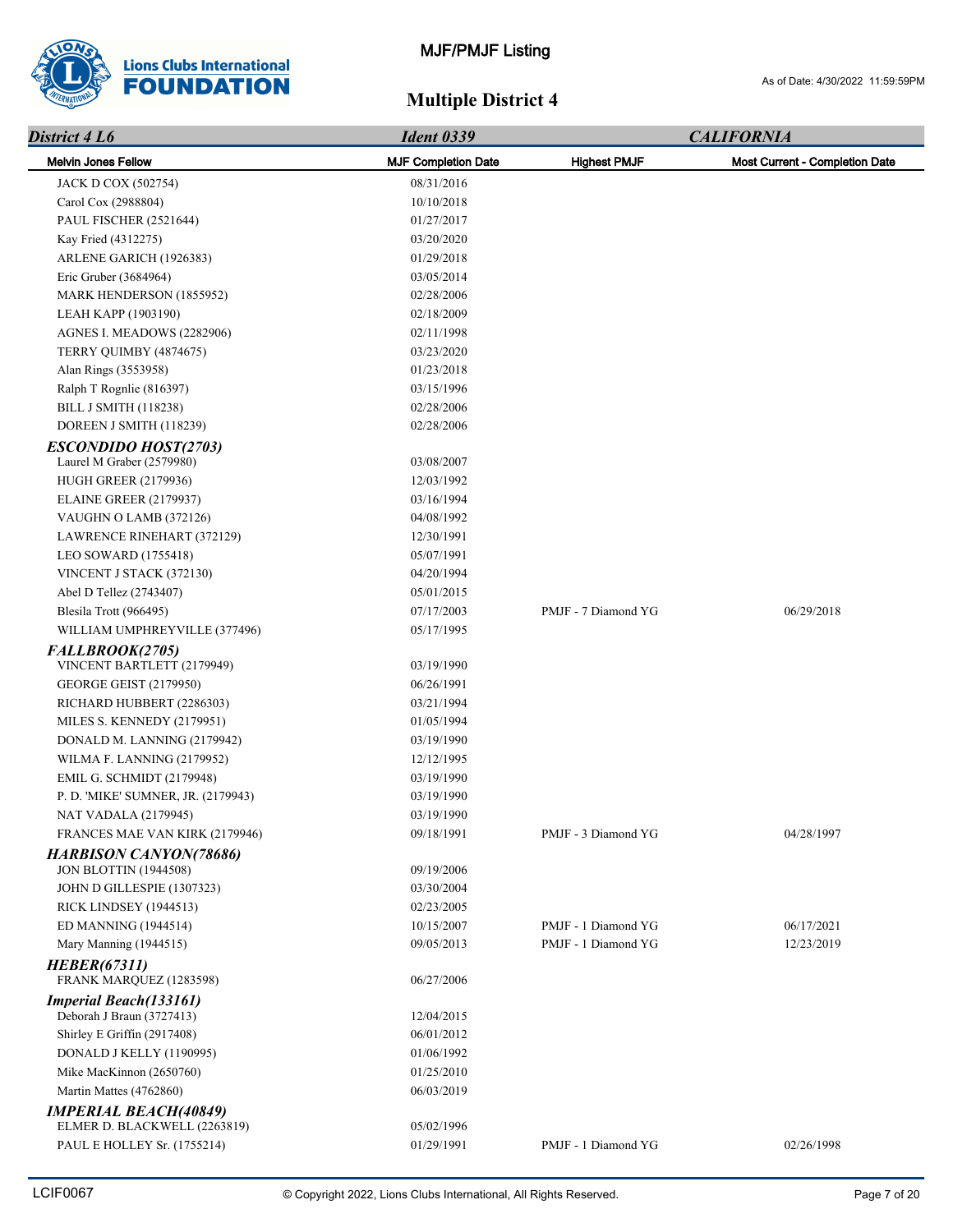

| District 4 L6                                             | <b>Ident 0339</b>          |                     | <b>CALIFORNIA</b>                     |  |
|-----------------------------------------------------------|----------------------------|---------------------|---------------------------------------|--|
| <b>Melvin Jones Fellow</b>                                | <b>MJF Completion Date</b> | <b>Highest PMJF</b> | <b>Most Current - Completion Date</b> |  |
| PEARL M. KELLY (2263818)                                  | 05/27/1993                 |                     |                                       |  |
| JOHN RICK PIETRZYK (1190997)                              | 12/28/1992                 |                     |                                       |  |
| CHERYL D PIETRZYK (1755215)                               | 05/02/1996                 |                     |                                       |  |
| EDWIN H. SPEER (2263820)                                  | 03/23/1995                 |                     |                                       |  |
| RICHARD A. STEPHENS (2263817)                             | 03/23/1995                 |                     |                                       |  |
| <b>IMPERIAL(2708)</b>                                     |                            |                     |                                       |  |
| ALFRED A FONTAINE (377502)                                | 03/18/1996                 |                     |                                       |  |
| ROBERT FUGETT (377503)                                    | 12/10/1993                 |                     |                                       |  |
| <b>BOB HANEY (377504)</b>                                 | 04/26/1994                 |                     |                                       |  |
| BILL N MC NEER (377506)                                   | 03/09/1995                 |                     |                                       |  |
| <b>JULIAN(2709)</b>                                       |                            |                     |                                       |  |
| NORMAN HENRY COZENS (382888)                              | 11/28/1988                 |                     |                                       |  |
| JO ANNA R DE LONG (307625)                                | 12/03/2004                 |                     |                                       |  |
| CHARLES E DODD (1755425)                                  | 06/27/1994                 |                     |                                       |  |
| CHARLES W GARTEN (382889)                                 | 02/03/2003                 |                     |                                       |  |
| CARL F. HAASE (2179961)                                   | 06/27/1994                 |                     |                                       |  |
| DONALD K HALL (382890)                                    | 11/13/1998                 |                     |                                       |  |
| HENRY HALL (382891)                                       | 02/03/2003                 |                     |                                       |  |
| TIM HEINLEIN (382893)                                     | 12/08/2006                 |                     |                                       |  |
| FRANCE C. KERESZTURY (2179965)                            | 11/17/1995                 |                     |                                       |  |
| DEAN MORRIS (388263)                                      | 06/27/1994                 |                     |                                       |  |
| RAY GORDON REDDING (2179958)                              | 11/28/1988                 |                     |                                       |  |
| JAMES A. SPRAGUE (2179963)                                | 06/11/1992                 |                     |                                       |  |
| DICK THILKEN (388270)                                     | 02/03/2003                 |                     |                                       |  |
| La Jolla Presidents (124902)<br>Julio De Guzman (2524434) | 12/03/2021                 |                     |                                       |  |
| Ron Phife (3621776)                                       | 02/12/2014                 | PMJF - 4 Diamond YG | 10/19/2021                            |  |
| LA JOLLA SHORES(53349)                                    |                            |                     |                                       |  |
| MARLEN E. PETERSON (2286291)                              | 03/15/1995                 |                     |                                       |  |
| LA MESA $(2711)$                                          |                            |                     |                                       |  |
| ANDREW J ALONGI (3642283)                                 | 06/04/2019                 |                     |                                       |  |
| DOUGLAS L BATTEY (302254)                                 | 09/11/2008                 |                     |                                       |  |
| RUPERT B BLACKMUN (393638)                                | 05/12/2004                 |                     |                                       |  |
| CHARLES R BRAS (393639)                                   | 04/04/2013                 |                     |                                       |  |
| WALTER G BROWN (393640)                                   | 10/02/2008                 |                     |                                       |  |
| DORIS CALKINS (393642)                                    | 06/30/2008                 |                     |                                       |  |
| Thomas W Callan (3137322)                                 | 05/08/2018                 |                     |                                       |  |
| JOE CAVE (2286278)                                        | 05/23/1988                 |                     |                                       |  |
| ROYAL W. CHERRY (2179972)                                 | 05/27/1993                 |                     |                                       |  |
| MANUEL M DEMETRE (1955542)                                | 06/09/2010                 |                     |                                       |  |
| MARGARET DYKE (393645)                                    | 05/01/2001                 |                     |                                       |  |
| GEORGE E ECKEL (393646)                                   | 05/31/1994                 |                     |                                       |  |
| Tyson C. Eckel (4658977)                                  | 05/12/2020                 |                     |                                       |  |
| Teri Featheringill (409771)                               | 05/02/2006                 |                     |                                       |  |
| ROBERT K FOGG (399012)                                    | 06/26/1997                 |                     |                                       |  |
| Janice A Gustavel (468903)                                | 10/19/1993                 | PMJF - 3 Diamond YG | 12/18/2015                            |  |
| Charles R Hannum (312997)                                 | 02/23/1990                 | PMJF - 5 Diamond YG | 09/21/2021                            |  |
| JOHN W HARDEBECK (399015)                                 | 07/08/1993                 |                     |                                       |  |
| Susan L Hatch (399016)                                    | 05/21/2002                 |                     |                                       |  |
| ROBERT HOLLIE (1791927)                                   | 01/24/2007                 | PMJF - 1 Diamond YG | 06/30/2008                            |  |
| Donald R. Huckle (2906157)                                | 06/30/2017                 |                     |                                       |  |
| FRANKLIN A HUNT (399018)<br>Mindi A Jarvis (399020)       | 02/16/1999<br>04/04/2013   |                     |                                       |  |
|                                                           |                            |                     |                                       |  |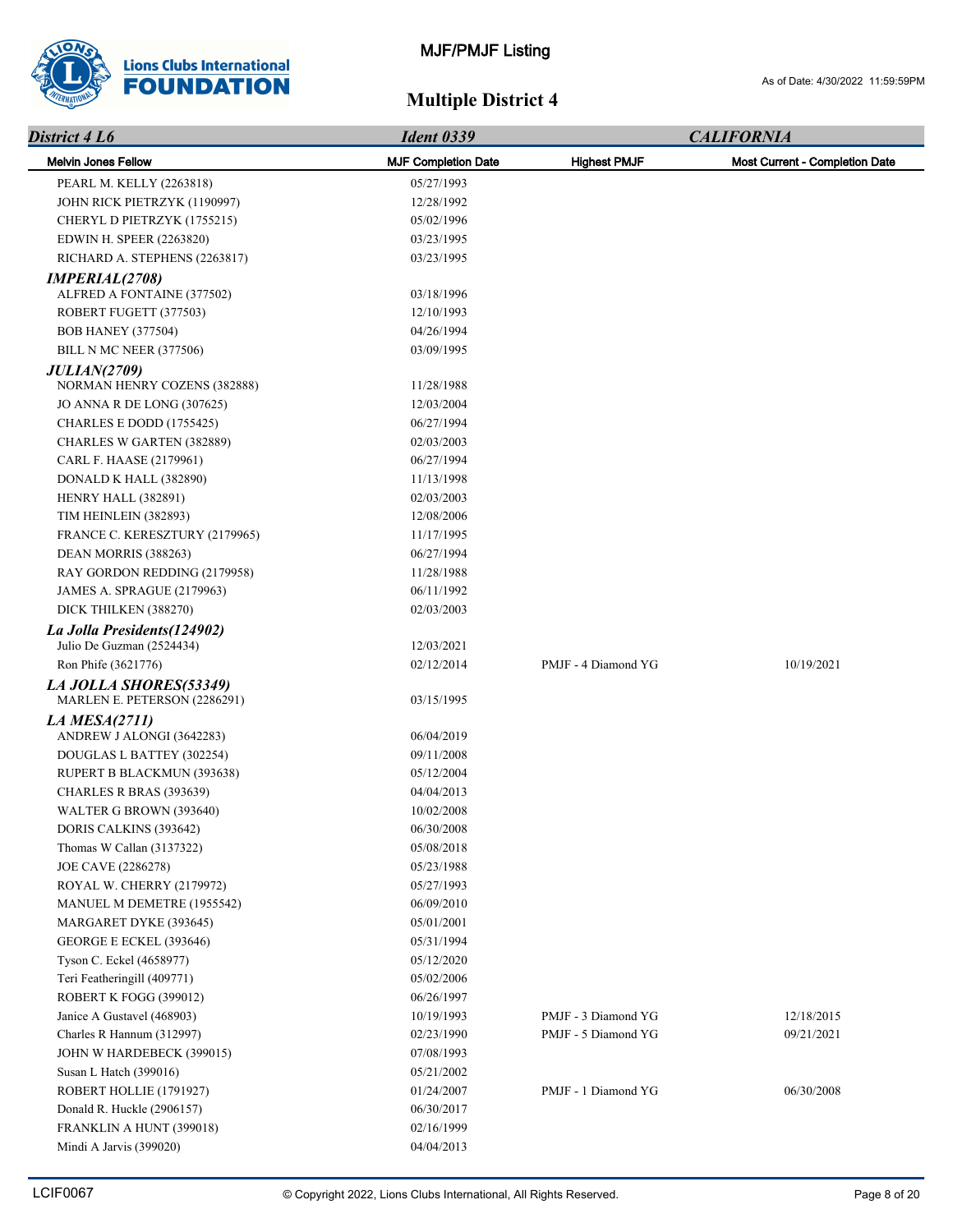

| District 4 L6                                      | <b>Ident 0339</b>          |                     | <b>CALIFORNIA</b>              |  |
|----------------------------------------------------|----------------------------|---------------------|--------------------------------|--|
| <b>Melvin Jones Fellow</b>                         | <b>MJF Completion Date</b> | <b>Highest PMJF</b> | Most Current - Completion Date |  |
| GEORGE J JONES (399021)                            | 05/18/1992                 |                     |                                |  |
| J ANDREW KITZMAN (399022)                          | 03/18/1989                 |                     |                                |  |
| <b>MARILYN R KNEELAND (576423)</b>                 | 04/21/2010                 |                     |                                |  |
| HOWARD C LINKE (404388)                            | 05/03/1991                 |                     |                                |  |
| RUSSELL L LUSITANA (1755230)                       | 06/05/2000                 |                     |                                |  |
| HENRY F MC ADAMS (404392)                          | 05/02/2012                 |                     |                                |  |
| MARY JO MC DONALD (404393)                         | 06/16/2009                 |                     |                                |  |
| ROGER MC DONALD (2179969)                          | 02/15/1990                 |                     |                                |  |
| RICHARD C MELLIEN (404394)                         | 04/23/2014                 |                     |                                |  |
| Shirley I Mellien (3789346)                        | 06/09/2015                 |                     |                                |  |
| FRANK R MEYERS (404396)                            | 05/19/2007                 |                     |                                |  |
| ELIZABETH W MORGANTE (409763)                      | 07/20/2011                 |                     |                                |  |
| Alba B Orr (576427)                                | 12/27/1991                 |                     |                                |  |
| Mary J Rynearson (758013)                          | 04/05/2012                 |                     |                                |  |
| Martha J Shaffer (231497)                          | 05/06/2005                 |                     |                                |  |
| HERBERT C SHAFFER Jr. (231498)                     | 10/29/2014                 |                     |                                |  |
| ERNEST W SHAW (409767)                             | 05/31/1994                 |                     |                                |  |
| DAVID E SHAW (409768)                              | 05/29/2003                 |                     |                                |  |
| Irene Simon (3063590)                              | 05/08/2015                 |                     |                                |  |
| Kelly Sinclair (404390)                            | 06/07/2005                 |                     |                                |  |
|                                                    | 02/02/1998                 |                     |                                |  |
| W. T. SOLDMANN, JR. (2179968)                      |                            |                     |                                |  |
| PAULA STEVENS (2179970)                            | 03/22/1995                 |                     |                                |  |
| DAN B TARANGO (409770)                             | 04/01/1996                 |                     |                                |  |
| Lydia Tarango (3035695)                            | 04/12/2012                 |                     |                                |  |
| MISTY L THOMPSON (3586046)                         | 05/24/2016                 |                     |                                |  |
| JEROME WALLANDER (409772)                          | 05/20/2008                 |                     |                                |  |
| LAKESIDE HIGHWAY(51500)<br>BARBIE BARTON (1301947) | 03/04/2002                 |                     |                                |  |
| ROBERT BOB CLARK (1301949)                         | 04/04/2003                 |                     |                                |  |
| <b>JOHN T DAVIS (319417)</b>                       | 11/22/1991                 |                     |                                |  |
| MYRON ELSON (319419)                               | 12/03/1992                 |                     |                                |  |
| LINDA GURNEY (1312691)                             | 04/26/2000                 |                     |                                |  |
|                                                    |                            |                     |                                |  |
| RICHARD M MARTIN (1199992)                         | 05/23/2001                 |                     |                                |  |
| <b>JERRY MOSIER (1199998)</b>                      | 06/16/1998                 |                     |                                |  |
| SHARON MUELLER (1755066)                           | 02/12/1999                 |                     |                                |  |
| DOUG RIGGS (2278976)                               | 06/02/1997                 |                     |                                |  |
| DAN RODRIGUEZ (1205354)                            | 09/22/1999                 |                     |                                |  |
| Linda R Rodriguez (2078712)                        | 01/11/2008                 |                     |                                |  |
| PAULA TANNACITO (2278975)                          | 05/05/1994                 |                     |                                |  |
| LAKESIDE(43982)<br>LORETTA ARMSTRONG (1755019)     |                            |                     |                                |  |
|                                                    | 02/18/1994                 |                     |                                |  |
| OTIS LEE BAUGH (2268323)                           | 03/10/1997                 |                     |                                |  |
| CHARLES W. BIXBY (2268325)                         | 11/22/1991                 |                     |                                |  |
| <b>DUANE BUSH (2268316)</b>                        | 04/05/1991                 |                     |                                |  |
| VIRGIL E CARAWAY (1755021)                         | 03/01/1996                 |                     |                                |  |
| ANTHONY B. 'TONY' CONNETT (2268326)                | 05/13/1991                 |                     |                                |  |
| <b>KATHY ELSON (2268312)</b>                       | 12/03/1992                 |                     |                                |  |
| MICHAEL T. LAVACH (2268329)                        | 02/18/1994                 |                     |                                |  |
| C. LOGAN MC KECHNIE (2268313)                      | 06/27/1988                 | PMJF - 1 Diamond YG | 01/25/1991                     |  |
| BARBARA MC KECHNIE (2268331)                       | 05/27/1993                 |                     |                                |  |
| LARRY A. SNOW (2268314)                            | 12/03/1992                 |                     |                                |  |
| ROBERT L. UNDERWOOD (2268320)                      | 04/05/1991                 |                     |                                |  |
| DENNIS G. WOOD (2268317)                           | 12/03/1992                 |                     |                                |  |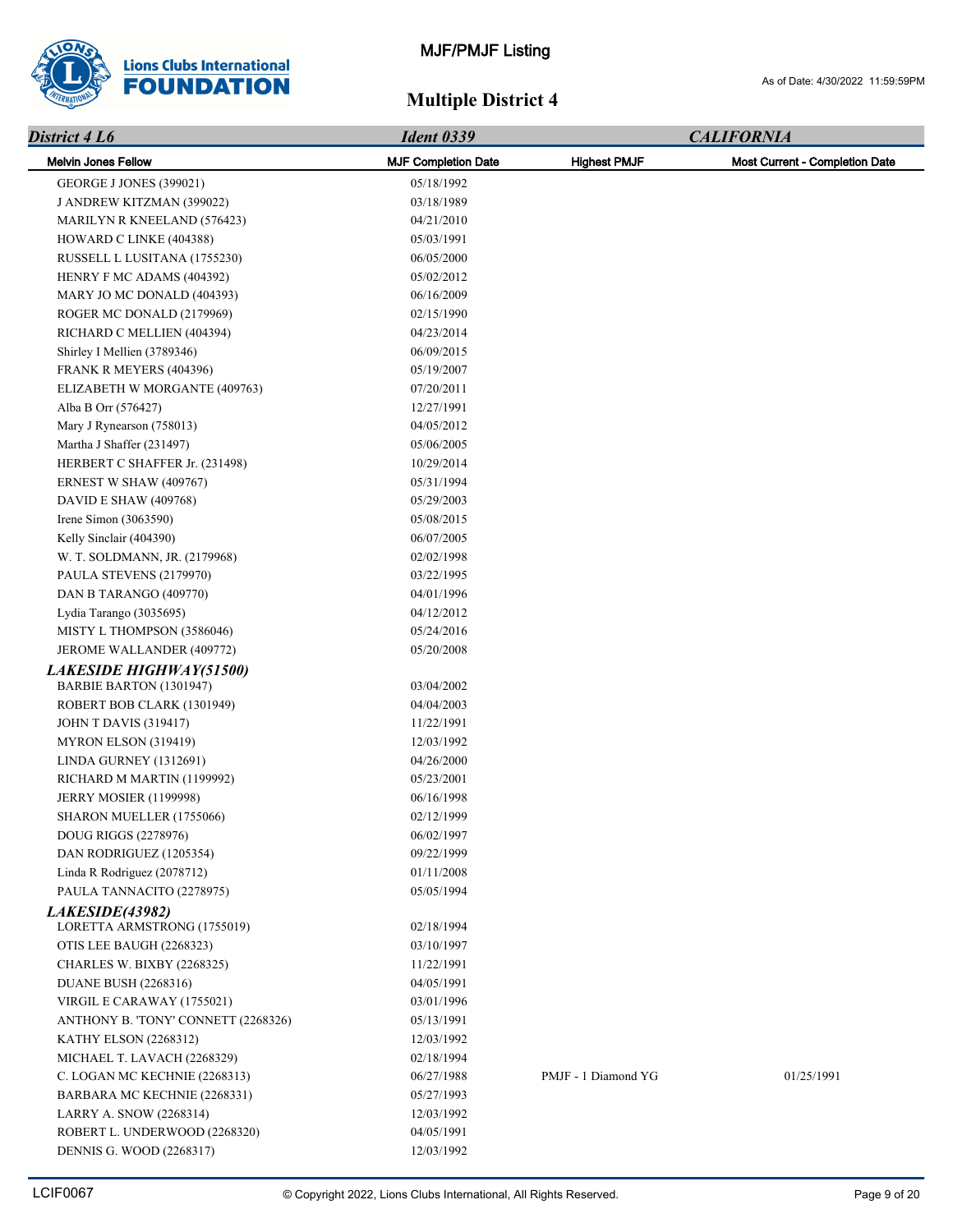

| District 4 L6                                                     | <b>Ident 0339</b>          | <b>CALIFORNIA</b>   |                                       |  |
|-------------------------------------------------------------------|----------------------------|---------------------|---------------------------------------|--|
| <b>Melvin Jones Fellow</b>                                        | <b>MJF Completion Date</b> | <b>Highest PMJF</b> | <b>Most Current - Completion Date</b> |  |
| DON R. WORK (2268315)                                             | 05/14/1991                 |                     |                                       |  |
| Lemon Grove Lions Club(124657)<br>Jennifer Mendoza (4148641)      | 04/30/2021                 | PMJF - 1 Diamond YG | 01/31/2022                            |  |
| <b>LEMON GROVE(2712)</b><br>JOSEPH D. CONROY (2179979)            | 11/30/1990                 |                     |                                       |  |
| <b>MONTGOMERY OF CHULA VISTA(2713)</b><br>JOSEPH CARONE (2179987) | 12/28/1992                 |                     |                                       |  |
| PEARL CARONE (2179988)                                            | 01/08/1992                 |                     |                                       |  |
| FELIX CASILLAS (415140)                                           | 05/03/1991                 |                     |                                       |  |
| JANET L HAMMITT (415141)                                          | 09/20/2004                 |                     |                                       |  |
| <b>ENRIQUE MARTINEZ (415142)</b>                                  | 10/10/2006                 |                     |                                       |  |
| ART MARTINEZ (2179992)                                            | 05/03/1991                 |                     |                                       |  |
| WILLIAM POTTER (2179985)                                          | 04/21/1994                 |                     |                                       |  |
| FRED A SCHUBITZKE (415145)                                        | 10/04/2005                 |                     |                                       |  |
| Stephen L Tadlock (3060404)                                       | 06/27/2011                 |                     |                                       |  |
| HECTOR J TAMAYO (415148)                                          | 12/12/1990                 |                     |                                       |  |
| CHESTER A. VARNER (2179980)                                       | 12/04/1986                 |                     |                                       |  |
| WILLIAM H. WAPPES (2179983)                                       | 12/20/1990                 |                     |                                       |  |
| <b>NATIONAL CITY HOST(2714)</b>                                   |                            |                     |                                       |  |
| ALBERT ALVARADO (420517)                                          | 01/24/2006                 |                     |                                       |  |
| LEO J. ARNOLD (2179996)                                           | 08/22/1989                 |                     |                                       |  |
| ONOFRE AYALA (420518)                                             | 06/26/2000                 |                     |                                       |  |
| Michael J Cary (420523)                                           | 03/05/2002                 |                     |                                       |  |
| Brian D. Clapper (2556800)                                        | 02/12/2008                 |                     |                                       |  |
| Breann Angela Clapper (3907740)                                   | 01/08/2020                 |                     |                                       |  |
| SIDNEY JAMES COLVIN (2179997)                                     | 08/09/1990                 |                     |                                       |  |
| GEORGE GARY DILLARD (420526)                                      | 03/20/1997                 |                     |                                       |  |
| SCOTT EMERSON (425891)                                            | 06/12/2001                 |                     |                                       |  |
| ROBERT J. HENNES (2179994)                                        | 09/25/1992                 |                     |                                       |  |
| Carolina Hernandez (3469949)                                      | 01/17/2019                 |                     |                                       |  |
| David L Hernandez (3469954)                                       | 04/12/2021                 |                     |                                       |  |
| GEORGE HOOD (425894)                                              | 04/29/1996                 |                     |                                       |  |
| <b>JOHN R KIRK (425898)</b>                                       | 03/01/1999                 |                     |                                       |  |
| <b>CECILIA KIRK (1793573)</b>                                     | 04/23/2007                 |                     |                                       |  |
| Natalie Annette Limbaga (3672769)                                 | 01/08/2020                 | PMJF - 1 Diamond YG | 01/08/2020                            |  |
| MILTON R MC GILL (425900)                                         | 10/14/1993                 |                     |                                       |  |
| THOMAS W. MOYNAHAN (2179995)                                      | 12/07/1988                 |                     |                                       |  |
| <b>FRANK PARRA (431267)</b>                                       | 02/20/2003                 |                     |                                       |  |
| Frank Lawrence Pekarek (3469943)                                  | 11/16/2015                 |                     |                                       |  |
| ANTHONY J PIERANGELO MD (431269)                                  | 08/13/1991                 |                     |                                       |  |
| TERRI A PLUMMER (1190998)                                         | 12/18/2003                 |                     |                                       |  |
| LUZ M RAMIREZ (2412791)                                           | 02/18/2009                 |                     |                                       |  |
| VINCENT DE PAUL REYNOLDS (431271)                                 | 04/29/1996                 |                     |                                       |  |
| Gilbert Sandoval (3268992)                                        | 01/17/2019                 |                     |                                       |  |
| GEORGE C. SOTHRAS (2286289)                                       | 10/06/1994                 |                     |                                       |  |
| GEORGE H WATERS (431275)                                          | 03/20/1997                 |                     |                                       |  |
| WALTER WISNIEWSKI (431276)                                        | 01/19/1998                 |                     |                                       |  |
| RUDY ZAMORA Jr. (431277)                                          | 02/23/1999                 |                     |                                       |  |
| NATIONAL CITY NOONTIMERS(51821)                                   |                            |                     |                                       |  |
| MARION F COOPER (1436313)                                         | 05/18/1992                 | PMJF - 1 Diamond YG | 01/19/2000                            |  |
| JACKIE MALONEY (2279341)                                          | 11/18/1993                 |                     |                                       |  |
| <b>RITA MEINTS (1436316)</b>                                      | 12/18/1991                 | PMJF - 2 Diamond YG | 05/03/1999                            |  |
| CARLYLE M MEINTS (1755069)                                        | 04/30/1987                 | PMJF - 6 Diamond YG | 07/06/2000                            |  |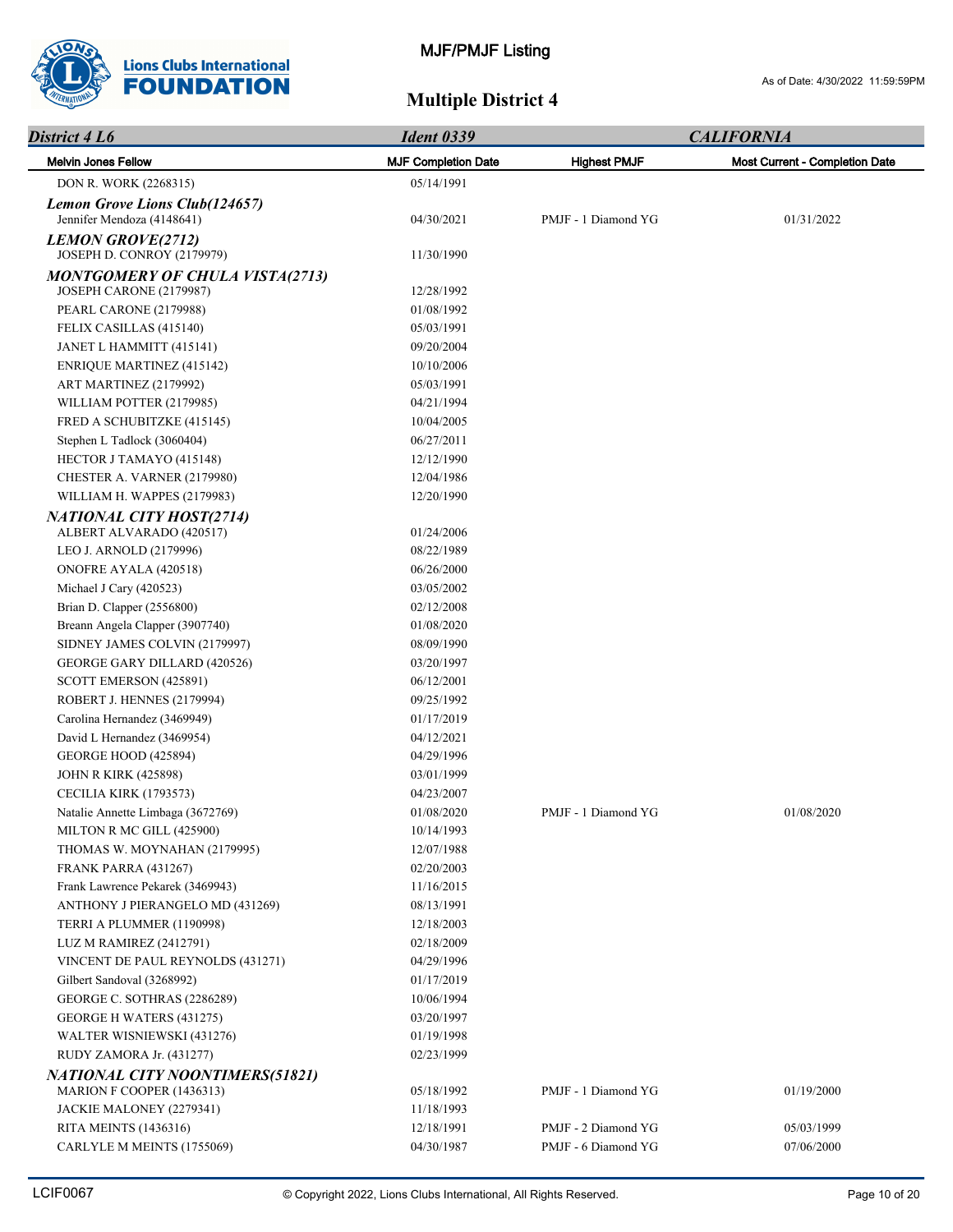

| District 4 L6                                   | <b>Ident 0339</b>          |                            | <b>CALIFORNIA</b>                     |
|-------------------------------------------------|----------------------------|----------------------------|---------------------------------------|
| <b>Melvin Jones Fellow</b>                      | <b>MJF Completion Date</b> | <b>Highest PMJF</b>        | <b>Most Current - Completion Date</b> |
| MARVIN PARRAULT (2279340)                       | 11/18/1993                 |                            |                                       |
| DAVID C. SNYDER (2279342)                       | 05/13/1993                 |                            |                                       |
| <b>OCEANSIDE SEA LIONS(2717)</b>                |                            |                            |                                       |
| <b>GLORIA S ASH (436643)</b>                    | 06/17/2016                 |                            |                                       |
| <b>EDWIN ASH (436644)</b>                       | 12/06/2005                 |                            |                                       |
| <b>LARRY T. BYERS (2180002)</b>                 | 05/12/1999                 |                            |                                       |
| <b>BOB CITRON (2180003)</b>                     | 12/30/1991                 |                            |                                       |
| RICA DEROSIER (2629273)                         | 06/17/2016                 |                            |                                       |
| <b>FRED KNAPP (436648)</b>                      | 09/21/2017                 |                            |                                       |
| JACKIE KNAPP (436649)                           | 02/19/2019                 |                            |                                       |
| Elizabeth J. Latasa (3749758)                   | 07/27/2017                 |                            |                                       |
| Maria I Limoge (3055688)                        | 10/05/2021                 |                            |                                       |
| Azucena A Lumabas (436653)                      | 06/30/2007                 |                            |                                       |
| Barnettia Bonnie S Mitchell (442020)            | 06/30/2007                 |                            |                                       |
| Pam Gayle Pahnke (3749763)                      | 02/27/2020                 |                            |                                       |
| RICHARD L. RINKES (2180000)                     | 04/16/1991                 |                            |                                       |
| LLOYD R. SALISBURY (2179999)                    | 03/19/1998                 |                            |                                       |
| THEODORE TED R VAN KIRK (442022)                | 11/26/1991                 | PMJF - 6 Diamond YG        | 05/27/2004                            |
| JAMES B. WILLIAMS (2179998)                     | 07/31/1987                 |                            |                                       |
| PAUMA VALLEY(2718)                              |                            |                            |                                       |
| MARY ALICE COLE (2286283)                       | 06/27/1988                 |                            |                                       |
| DON CONTINELLI (447396)                         | 01/26/2004                 |                            |                                       |
| ROBERT H SMITH (452778)                         | 05/03/2006                 |                            |                                       |
| POWAY(2719)                                     |                            |                            |                                       |
| MARC CAPITELLI (452782)                         | 07/31/1992                 |                            |                                       |
| ART C DOMINGO (342664)                          | 06/30/2006                 |                            |                                       |
| <b>JAMES R DURON (1136186)</b>                  | 02/17/2014                 |                            |                                       |
| GEORGE FOLWARSKI (2070458)                      | 06/02/2005                 | PMJF - 2 Diamond YG        | 04/16/2008                            |
| BENITA FOLWARSKI (2718384)                      | 04/16/2008                 |                            |                                       |
| CARL GRINDLE (458148)                           | 03/26/1990                 | PMJF - 2 Diamond YG        | 10/17/2002                            |
| LANCE E GRINDLE (458149)                        | 02/07/2002                 |                            |                                       |
| <b>GORDON GROH (2180007)</b>                    | 09/08/1988                 | PMJF - 1 Diamond YG        | 03/10/1994                            |
| WILLIAM C GROTH (458150)                        | 06/11/1992                 | PMJF - 1 Diamond YG        | 06/22/1993                            |
| ALEX KODIATH (458151)                           | 06/09/2000                 |                            |                                       |
| RUDOLPH W MATZ (458153)                         | 11/25/1992                 | PMJF - 1 Diamond YG        | 03/10/1994                            |
| JERRY MC GRATH (458154)                         | 10/19/2000                 |                            |                                       |
| <b>TIM MENDEZ (2535172)</b>                     | 11/16/2010                 |                            |                                       |
| F J PARKER (1136194)                            | 02/03/1992                 |                            |                                       |
| ENRRIQUE QUERUEL GAVARAIN (2294234)             | 04/19/1993                 |                            |                                       |
| HARVEY L ROSE (458155)                          | 02/05/1987                 | PMJF - 10 Blue Sapphire YG | 01/07/2005                            |
| <b>PATSY R ROSE (458156)</b>                    | 04/16/1987                 | PMJF - 10 Blue Sapphire YG | 09/21/2001                            |
| CHARLES SHAWL (458157)                          | 02/14/2002                 |                            |                                       |
| DOUGLAS SMITH (458158)                          | 02/07/2002                 | PMJF - 1 Diamond YG        |                                       |
| <b>SAM S STEELE (463523)</b>                    | 12/03/1992<br>05/14/2001   |                            | 08/24/1994                            |
| GENE WATKINS (463526)                           | 04/29/1993                 |                            |                                       |
| TOSHIO YOSHIDA (463527)                         |                            |                            |                                       |
| SALTON SEA L C(2721)<br>ROSA FERGUSON (2180023) | 06/11/1992                 |                            |                                       |
| WILLIAM C. SLAVEN (2180019)                     | 04/30/1990                 |                            |                                       |
| <b>MARY E. SLAVEN (2180021)</b>                 | 02/04/1993                 |                            |                                       |
| SAN DIEGO AGAPE(108727)                         |                            |                            |                                       |
| Dan Glazier (3258579)                           | 08/09/2011                 |                            |                                       |
| San Diego Classic Gold(142672)                  |                            |                            |                                       |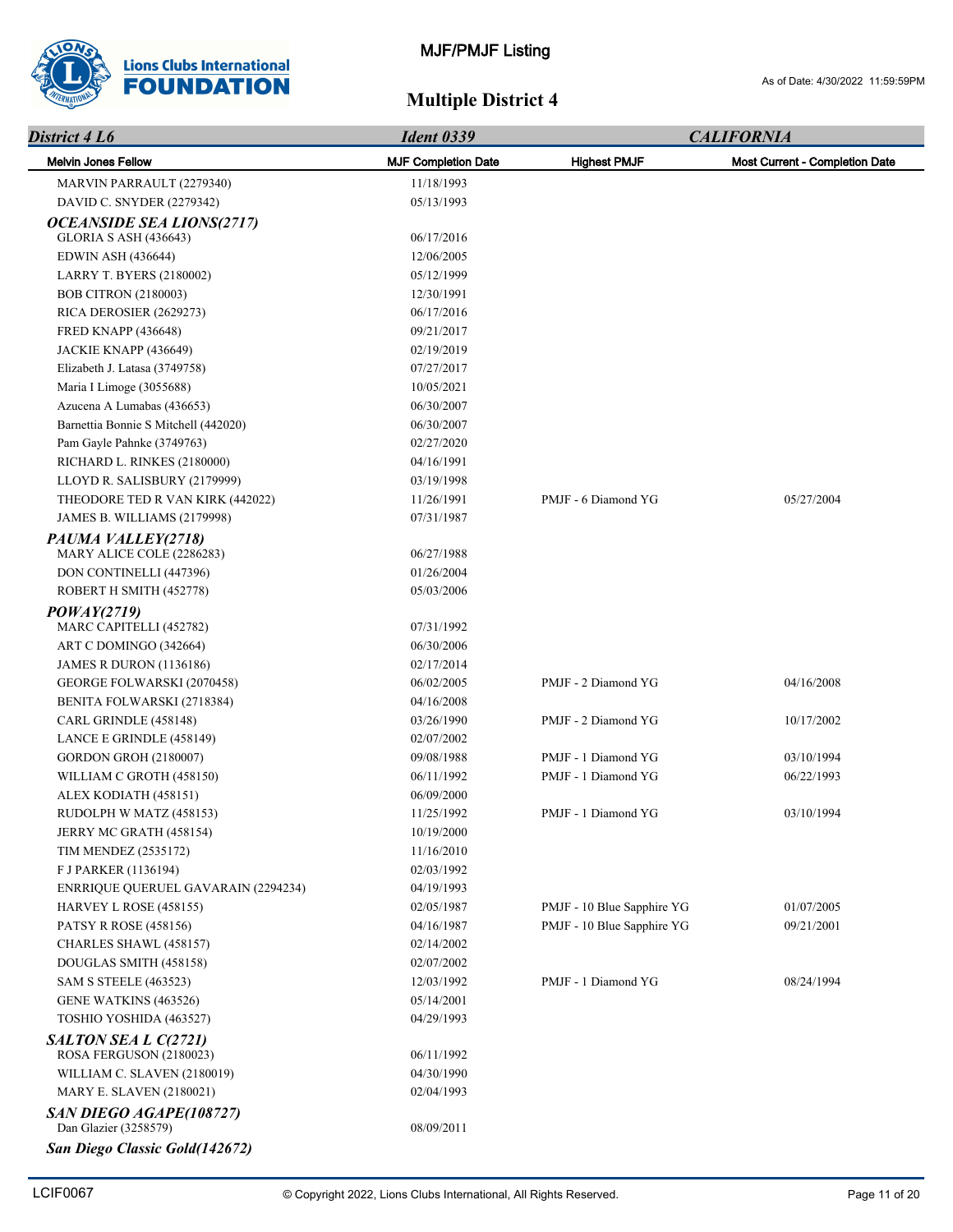

| District 4 L6                                                   | <b>Ident 0339</b>          |                     | <b>CALIFORNIA</b>                     |  |
|-----------------------------------------------------------------|----------------------------|---------------------|---------------------------------------|--|
| <b>Melvin Jones Fellow</b>                                      | <b>MJF Completion Date</b> | <b>Highest PMJF</b> | <b>Most Current - Completion Date</b> |  |
| REMEDIOS P. DE RAMOS (1074394)                                  | 07/19/2010                 |                     |                                       |  |
| SAN DIEGO COSMOPOLITAN(83143)                                   |                            |                     |                                       |  |
| ARMANDO S. ABAYON (2284661)                                     | 08/17/2004                 |                     |                                       |  |
| Lydia Duro (752168)                                             | 09/01/1999                 | PMJF - 1 Diamond YG | 06/30/2006                            |  |
| ANDREA DURO (2008753)                                           | 05/12/2006                 |                     |                                       |  |
| ALICE LEGASPI (757552)                                          | 03/17/2004                 |                     |                                       |  |
| PRISCILA SSANTOS PIZARRO (757555)                               | 03/22/2002                 |                     |                                       |  |
| MERLIN PIZARRO (2040509)                                        | 04/11/2011                 |                     |                                       |  |
| Florentino Pizarro (2539724)                                    | 01/10/2008                 |                     |                                       |  |
| ALBERTO POBLETE (1839608)                                       | 08/17/2004                 | PMJF - 2 Diamond YG | 09/21/2017                            |  |
| FE RIVERO (2008749)                                             | 03/20/2006                 |                     |                                       |  |
| LEONIDA TUMALAD (2056878)                                       | 01/10/2008                 |                     |                                       |  |
| DIANA BATUYONG VITIN (2284660)                                  | 08/17/2004                 |                     |                                       |  |
| SAN DIEGO COUNTY METROPOLITAN(87930)<br>LEO SICAT (2343480)     | 06/29/2006                 | PMJF - 1 Diamond YG | 05/16/2007                            |  |
| <b>SAN DIEGO DELTA(93247)</b>                                   |                            |                     |                                       |  |
| Luisa M Dumlao-Ham (2452736)                                    | 02/11/2014                 |                     |                                       |  |
| LINA B ESCUSA (2452741)                                         | 02/20/2014                 |                     |                                       |  |
| PASCUALITO MAGNO (2452758)                                      | 04/07/2006                 | PMJF - 1 Diamond YG | 01/23/2007                            |  |
| SAN DIEGO ELITE(67604)                                          |                            |                     |                                       |  |
| VIRGINIA ABITRIA (831371)                                       | 12/06/2004                 |                     |                                       |  |
| CARLOS G BALMACEDA (1069004)                                    | 04/07/2006                 |                     |                                       |  |
| VANGIE FINONES (2478373)                                        | 02/12/2008                 |                     |                                       |  |
| SAN DIEGO EXECUTIVE(62439)                                      |                            |                     |                                       |  |
| ILUMINADA BACALA (331916)                                       | 06/02/2005                 |                     |                                       |  |
| FERNANDO BACALA (331917)                                        | 02/20/2004                 |                     |                                       |  |
| ADONIS BATALLER (2438894)                                       | 10/15/2015                 |                     |                                       |  |
| <b>BEA BIANES (337283)</b>                                      | 07/13/2004                 |                     |                                       |  |
| CORA BOTON (337286)                                             | 02/20/2004                 |                     |                                       |  |
| JIMMY BOTON (337287)                                            | 05/05/2003                 | PMJF - 1 Diamond YG | 06/29/2006                            |  |
| LEE N CATBAGAN (342659)                                         | 01/24/2007                 |                     |                                       |  |
| Flordeliza Craig (3556513)                                      | 03/17/2014                 |                     |                                       |  |
| ZENAIDA DE CASTRO (1894553)                                     | 01/19/2012                 |                     |                                       |  |
| CARMENCITA A DOMINGO (342665)<br><b>AIDA V FRIJAS (1014923)</b> | 03/11/2002                 |                     |                                       |  |
|                                                                 | 06/12/2012                 |                     |                                       |  |
| LUIS GUEVARRA (342668)                                          | 03/17/2014<br>06/12/2012   | PMJF - 1 Diamond YG | 10/17/2014                            |  |
| AIDA G MARBELLA (3241489)                                       | 03/17/2014                 |                     |                                       |  |
| AURING MEDINA (348036)                                          | 02/20/2004                 |                     |                                       |  |
| BRILLITA MEJIA (348037)                                         | 01/19/2012                 |                     |                                       |  |
| RODOLFO MEJIA (348038)<br>ZENY PLY (2718382)                    | 11/25/2008                 |                     |                                       |  |
| Helen B Quintanilla (2535173)                                   | 07/20/2011                 | PMJF - 2 Diamond YG | 06/17/2021                            |  |
| Ideomedes Quintanilla (2839089)                                 | 07/20/2011                 |                     |                                       |  |
| Alexander Quinto (348044)                                       | 02/20/2004                 | PMJF - 2 Diamond YG | 07/25/2017                            |  |
|                                                                 |                            |                     |                                       |  |
| JANET B QUINTO (348045)                                         | 02/21/2006                 |                     |                                       |  |
| JIMMIE RAY SOBER (353419)<br>ISABEL C VILLAROS (2394360)        | 08/20/2007<br>03/17/2014   |                     |                                       |  |
|                                                                 |                            |                     |                                       |  |
| PACITA CONTE WEST (358791)<br>RICHARD WEST (358792)             | 12/17/2010<br>07/20/2011   |                     |                                       |  |
|                                                                 |                            |                     |                                       |  |
| SAN DIEGO FOREVER(98914)<br>Grace C Catibayan (4900348)         | 01/18/2022                 |                     |                                       |  |
| Sunny V Francisco (5053702)                                     | 05/27/2021                 |                     |                                       |  |
| Digna C Francisco (5398782)                                     | 01/21/2022                 |                     |                                       |  |
|                                                                 |                            |                     |                                       |  |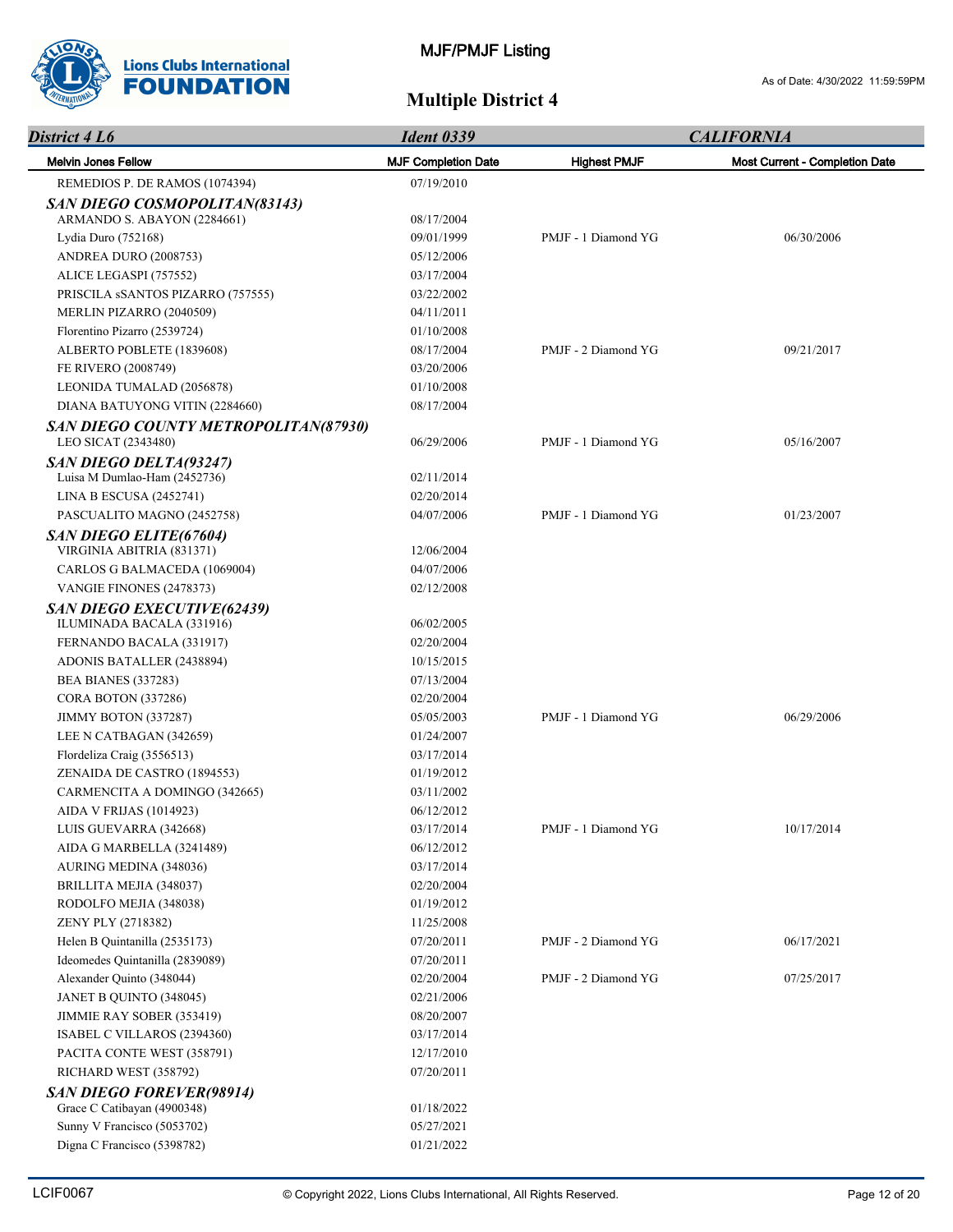

| District 4 L6                           | <b>Ident 0339</b>          | <b>CALIFORNIA</b>   |                                |  |
|-----------------------------------------|----------------------------|---------------------|--------------------------------|--|
| <b>Melvin Jones Fellow</b>              | <b>MJF Completion Date</b> | <b>Highest PMJF</b> | Most Current - Completion Date |  |
| WILLIAM R GAMMAD (3247170)              | 03/17/2014                 |                     |                                |  |
| Felicisimo Mallorca Jr (4452346)        | 06/24/2019                 |                     |                                |  |
| Pel Maudsley (4369482)                  | 01/08/2019                 | PMJF - 1 Diamond YG | 02/17/2020                     |  |
| Jocelyn Ragonese (4734206)              | 06/02/2021                 |                     |                                |  |
| Rosalinda Ramos (5399335)               | 05/17/2021                 |                     |                                |  |
| Frank P Rivera (972035)                 | 06/10/1999                 |                     |                                |  |
| <b>GUADALUPE P RIVERA (972036)</b>      | 01/10/2008                 |                     |                                |  |
| adelina toledo (4452356)                | 01/08/2019                 |                     |                                |  |
| LEO WILLIAMS (2659146)                  | 08/12/2021                 |                     |                                |  |
| <b>SAN DIEGO GOLDEN TRIANGLE(50413)</b> |                            |                     |                                |  |
| Gene R Konrad (866174)                  | 11/11/1997                 |                     |                                |  |
| TASUKU MORITA (866176)                  | 03/18/1996                 |                     |                                |  |
| Alice M Tana (866179)                   | 03/13/1995                 | PMJF - 2 Diamond YG | 04/29/2008                     |  |
| YASUTO TANA (2286287)                   | 03/18/1996                 |                     |                                |  |
| SAN DIEGO HILLCREST-MISSIN VAL(2726)    |                            |                     |                                |  |
| WILLIAM C COWING (554924)               | 08/15/2008                 |                     |                                |  |
| SAMUEL T DERUNTZ (420525)               | 02/18/2009                 |                     |                                |  |
| ROGER H MC CLAIN (560302)               | 01/10/1990                 |                     |                                |  |
| C J PADEREWSKI (565670)                 | 04/26/1991                 | PMJF - 1 Diamond YG | 09/14/2005                     |  |
| WARREN J SIMON (565672)                 | 11/05/1988                 |                     |                                |  |
| DWIGHT E STANFORD (565673)              | 10/05/1976                 | PMJF - 10 Ruby WG   | 03/20/1995                     |  |
| FERN S. STANFORD (2286276)              | 03/07/1990                 |                     |                                |  |
| GREGORY K WILSON (571045)               | 02/15/1990                 |                     |                                |  |
| SAN DIEGO HOST(2722)                    |                            |                     |                                |  |
| KATHLEEN S BALDWIN (479654)             | 06/16/2020                 |                     |                                |  |
| PHYLLIS BARBER (2660340)                | 05/03/2011                 |                     |                                |  |
| RICHARD BARCLAY (479655)                | 05/05/1999                 |                     |                                |  |
| Laurie Bianchi (4359914)                | 05/07/2018                 |                     |                                |  |
| ARTHUR CLINTON BURDETT (485033)         | 06/30/2005                 |                     |                                |  |
| WALLACE D. DORMAN (2180028)             | 05/27/1993                 |                     |                                |  |
| LESTER E. EARNEST (2180025)             | 09/02/1992                 |                     |                                |  |
| WILLIS H. FLETCHER (2180029)            | 12/26/1991                 |                     |                                |  |
| PETER L GALLAGHER (495789)              | 06/27/2006                 |                     |                                |  |
| JAMES E GORDON (501160)                 | 03/13/1995                 |                     |                                |  |
| Cindy Grossman (3817931)                | 06/05/2019                 |                     |                                |  |
| MICHAEL HERNACKI (506533)               | 06/03/2002                 |                     |                                |  |
| TERESA HIGGINS (506537)                 | 06/02/2004                 |                     |                                |  |
| EDWARD B. HOUGHTALING (2180031)         | 12/10/1991                 |                     |                                |  |
| TODD ALAN KAPRIELIAN (2775335)          | 05/05/2021                 |                     |                                |  |
| JAMES LAGRONE (2649649)                 | 05/03/2018                 |                     |                                |  |
| Linda Langan (517288)                   | 05/18/2017                 |                     |                                |  |
| ROBERT E LEWIS (517291)                 | 05/01/1992                 |                     |                                |  |
| JEAN M LIUZZI (517292)                  | 05/16/2007                 |                     |                                |  |
| TERRY M LOFTUS (517293)                 | 03/23/1990                 |                     |                                |  |
| HOWARD H LORSCH (517294)                | 12/10/1991                 |                     |                                |  |
| Alex C McDonald (522665)                | 05/14/2007                 |                     |                                |  |
| SHARON MENDENHALL (522669)              | 05/27/2015                 |                     |                                |  |
| C. ANTHONY MORAN (2180026)              | 05/27/1993                 |                     |                                |  |
| <b>JOHN T. NELSON (2180027)</b>         | 03/07/1997                 |                     |                                |  |
| FRED C ORTON (528044)                   | 06/09/2003                 |                     |                                |  |
| GEORGE SAADEH (538788)                  | 09/02/1992                 |                     |                                |  |
| SCOTTY SCHUETZ (597915)                 | 03/24/2004                 |                     |                                |  |
| JEANNE G SCHUETZ (597916)               | 05/27/2005                 |                     |                                |  |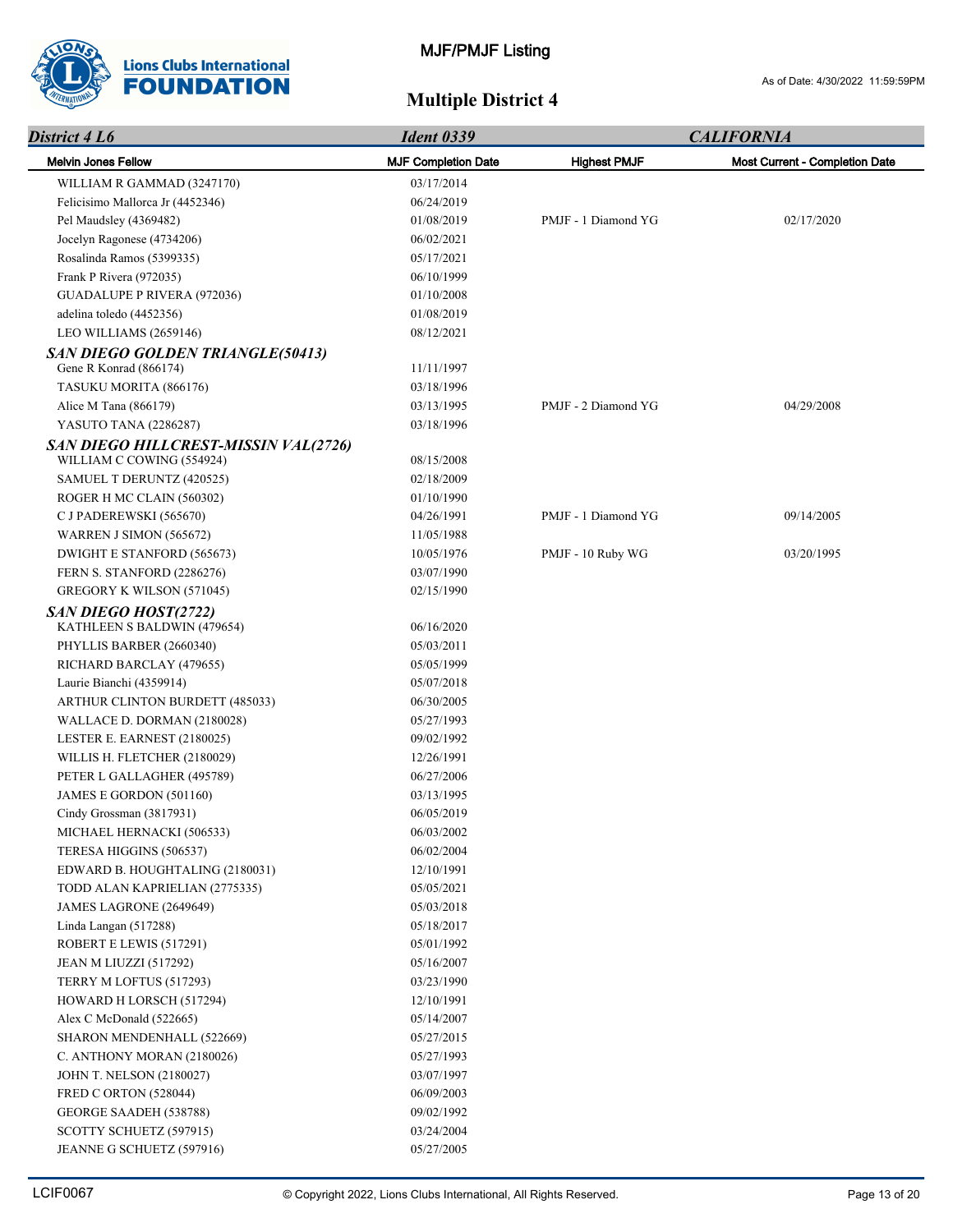

| District 4 L6                                                   | <b>Ident 0339</b>          | <b>CALIFORNIA</b>   |                                       |  |
|-----------------------------------------------------------------|----------------------------|---------------------|---------------------------------------|--|
| <b>Melvin Jones Fellow</b>                                      | <b>MJF Completion Date</b> | <b>Highest PMJF</b> | <b>Most Current - Completion Date</b> |  |
| Peter Singer (538795)                                           | 04/14/2010                 |                     |                                       |  |
| DENNIS P SMITH (538797)                                         | 06/04/2008                 | PMJF - 1 Diamond YG | 06/11/2009                            |  |
| JOHN SUDERMAN (544170)                                          | 07/31/2013                 |                     |                                       |  |
| Kevin Swanson (2052003)                                         | 03/24/2016                 |                     |                                       |  |
| DORWYN G TURNBULL (549541)                                      | 06/11/1994                 |                     |                                       |  |
| <b>JOHN W WITT (554916)</b>                                     | 08/09/1991                 |                     |                                       |  |
| <b>JOHN C WYATT (554918)</b>                                    | 06/10/1991                 | PMJF - 3 Diamond YG | 07/09/1993                            |  |
| STEPHEN A ZAPOTICZNY (554919)                                   | 06/05/2017                 |                     |                                       |  |
| SAN DIEGO MAJESTIC(56076)                                       |                            |                     |                                       |  |
| REBECCA BASILIO (752159)                                        | 01/17/2006                 |                     |                                       |  |
| Nicky Boy S Bustria (4060108)                                   | 06/08/2021                 |                     |                                       |  |
| Melba N Cunanan (752163)                                        | 03/17/2004                 |                     |                                       |  |
| Leticia R Dano (2445986)                                        | 01/23/2007                 |                     |                                       |  |
| Guillermo P Dano Sr. (2445988)                                  | 06/23/2006                 |                     |                                       |  |
| Elisa F Dizon (752164)                                          | 09/01/2016                 |                     |                                       |  |
| NOVELITA DOMDOM (752166)                                        | 03/17/2004                 |                     |                                       |  |
| Eleanor Navales (757554)                                        | 04/17/2017                 |                     |                                       |  |
| <b>VINA M PHELPS (2049259)</b>                                  | 08/14/2006                 |                     |                                       |  |
| Myrna N Psillas (2369202)                                       | 06/08/2021                 | PMJF - 1 Diamond YG | 12/15/2021                            |  |
| Christopher Psillas (4642413)                                   | 12/15/2021                 |                     |                                       |  |
| CEFERINA PULGAR-RUIZ (757556)                                   | 08/17/2004                 | PMJF - 3 Diamond YG | 03/25/2022                            |  |
| <b>JOSIE ROBLES (762935)</b>                                    | 06/04/2008                 |                     |                                       |  |
| <b>EMIL ROBLES (2009564)</b>                                    | 06/04/2008                 |                     |                                       |  |
| Rose L San Pedro (644588)                                       | 06/04/2008                 |                     |                                       |  |
| MARIE OLA WHITE (649955)                                        | 12/12/2005                 |                     |                                       |  |
| Napoleon B White (2009562)                                      | 04/20/2006                 | PMJF - 3 Diamond YG | 03/19/2014                            |  |
| <b>SAN DIEGO MIRA MESA(30090)</b>                               |                            |                     |                                       |  |
| JOHNNY CASISON (2247028)                                        | 04/07/1995                 |                     |                                       |  |
| CECILIO F. REMOTIGUE (2247030)                                  | 10/08/1990                 |                     |                                       |  |
| San Diego Miramar(140614)<br>Sylvia Robles (678569)             | 03/08/2007                 |                     |                                       |  |
| Elizabeth A Yoe PhD (4525707)                                   | 01/08/2018                 | PMJF - 1 Diamond YG | 01/04/2022                            |  |
| <b>SAN DIEGO MISSION(2727)</b><br>JIM ASHCRAFT (571048)         | 02/28/2011                 |                     |                                       |  |
| EUGENE CALMAN (571054)                                          | 06/22/2015                 |                     |                                       |  |
| TED C. GAVETT (2180053)                                         | 07/17/1989                 |                     |                                       |  |
| THOMAS M RUSSELL (576430)                                       | 05/05/2005                 |                     |                                       |  |
| ROBERT EDWARD STEVENS (581796)                                  | 04/04/2008                 |                     |                                       |  |
| DONALD L VIGNEAULT (581798)                                     | 05/01/2006                 |                     |                                       |  |
| PATRICIA C. WILSON (581800)                                     | 05/27/1993                 |                     |                                       |  |
| SAN DIEGO MT PINATUBO(63586)<br>CASIMIRO ROY BAUTISTA (1069006) | 03/11/2002                 |                     |                                       |  |
| EDUVIGES EDEN BAUTISTA (1074383)                                | 07/20/2011                 |                     |                                       |  |
| CONCHITA J CORPUZ (3072179)                                     | 10/31/2017                 |                     |                                       |  |
| George David (1074391)                                          | 03/17/2003                 |                     |                                       |  |
| Dely Lugtu Gutierrez (3054857)                                  | 07/20/2011                 |                     |                                       |  |
| FRANCISCO IKE MENDOZA (966669)                                  | 01/27/2006                 |                     |                                       |  |
| <b>JOE NICOLAS (1835690)</b>                                    | 06/30/2006                 |                     |                                       |  |
| RUFINO G ROQUE (972038)                                         | 03/05/2003                 |                     |                                       |  |
| ELENA SUNGA (977412)                                            | 03/20/2002                 |                     |                                       |  |
| Nicolas Sunga (977413)                                          | 06/02/2005                 |                     |                                       |  |
| ELAINE V SUNGA (977414)                                         | 01/10/2008                 |                     |                                       |  |
| <b>SAN DIEGO NORTH COUNTY(106067)</b>                           |                            |                     |                                       |  |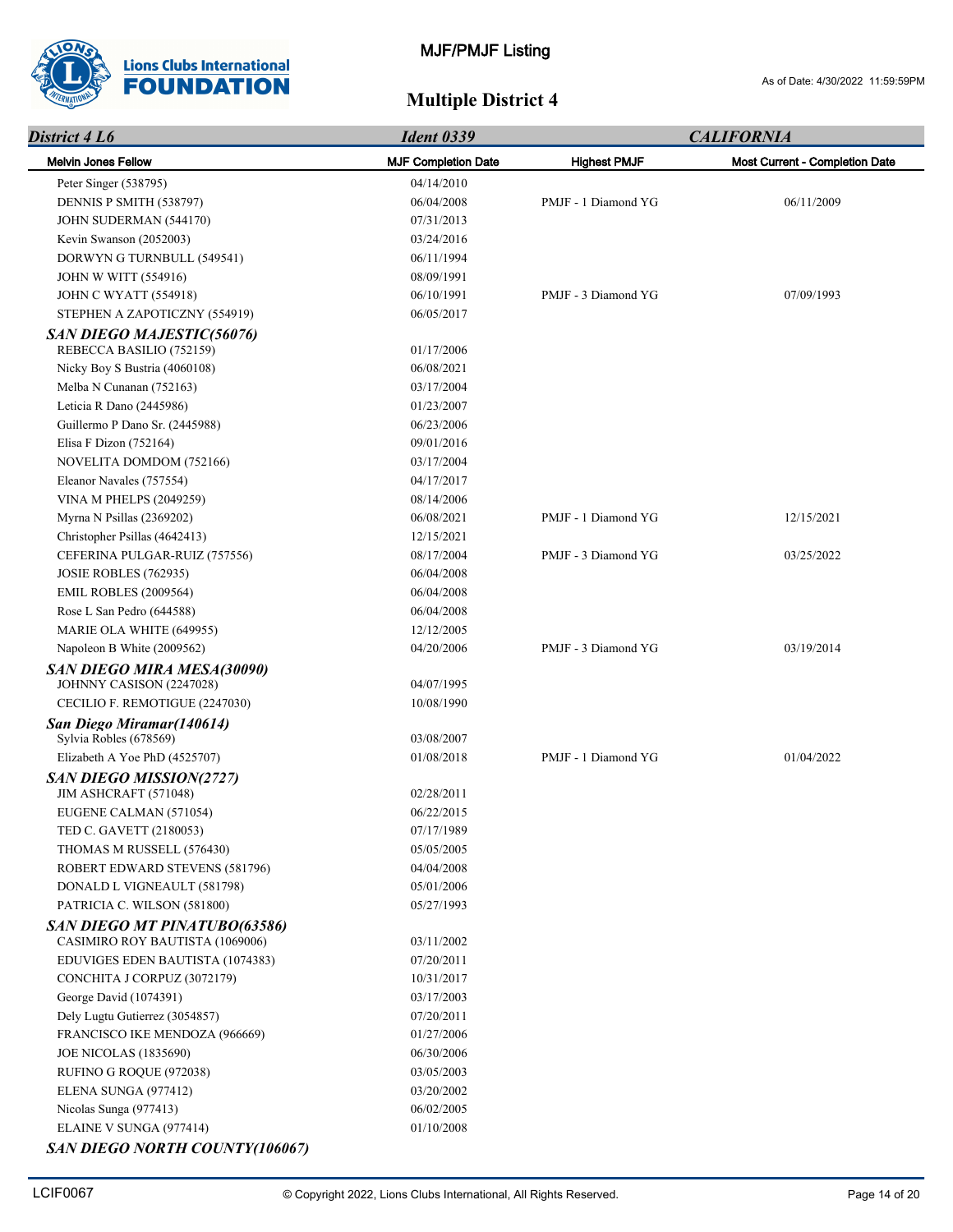

| District 4 L6                                                        | <b>Ident 0339</b>          | <b>CALIFORNIA</b>   |                                |
|----------------------------------------------------------------------|----------------------------|---------------------|--------------------------------|
| <b>Melvin Jones Fellow</b>                                           | <b>MJF Completion Date</b> | <b>Highest PMJF</b> | Most Current - Completion Date |
| THOMAS BRAMMELL (286149)                                             | 05/15/2006                 |                     |                                |
| ELAINE P BRAMMELL (286150)                                           | 06/30/2007                 |                     |                                |
| Cristina Maynard (2992836)                                           | 08/17/2021                 |                     |                                |
| CAROLINE REPAS (2569128)                                             | 02/18/2009                 |                     |                                |
| Arminda Ruiz (2856668)                                               | 03/31/2020                 |                     |                                |
| John Ruiz (3038195)                                                  | 03/31/2020                 |                     |                                |
| Angelica Ruiz (3038196)                                              | 05/20/2020                 |                     |                                |
| <b>SAN DIEGO NORTH PARK(2728)</b>                                    |                            |                     |                                |
| HEIDI ATIENZA (2347735)                                              | 12/20/2005                 |                     |                                |
| FRANK BARONE (581802)                                                | 06/29/2006                 |                     |                                |
| VERNETTA BERGEON (581804)                                            | 01/26/2006                 |                     |                                |
| ARTHUR BUCKEL (581805)                                               | 10/22/2004                 |                     |                                |
| JOSEPH S CARMELLINO (581806)                                         | 05/26/2011                 | PMJF - 2 Diamond YG | 07/23/2021                     |
| DENNIS F COUGHLIN MD (587171)                                        | 09/11/2008                 |                     |                                |
| DENNIS B CUNNINGHAM (587173)                                         | 05/26/2011                 |                     |                                |
| Claude G Edwards (5230881)                                           | 06/30/2021                 |                     |                                |
| KIMBERLY ZILLGITT GIBBENS (587176)                                   | 09/30/1996                 |                     |                                |
| KARSTEN GJEMRE (587177)                                              | 06/30/2005                 |                     |                                |
| Christie L. Greene (3228850)                                         | 08/23/2017                 | PMJF - 1 Diamond YG | 06/30/2021                     |
| RICHARD S HARTLEY (587180)                                           | 11/20/1995                 |                     |                                |
| Stephen H Haselhorst (587181)                                        | 06/24/2004                 | PMJF - 1 Diamond YG | 09/11/2008                     |
| ISRAEL M. HERBERT (2180062)                                          | 12/18/1989                 |                     |                                |
| Jeffrey E Horvitz (2784223)                                          | 05/02/2014                 | PMJF - 3 Diamond YG | 07/28/2021                     |
| DAVID L HUMMELL (592548)                                             | 11/20/1995                 |                     |                                |
| JAMES P KNOTT (592550)                                               | 03/30/1995                 | PMJF - 1 Diamond YG | 09/11/2008                     |
| WILMA KNOTT (592551)                                                 | 08/04/1994                 |                     |                                |
| James A. Knott (2967497)                                             | 05/20/2015                 | PMJF - 1 Diamond YG | 06/14/2018                     |
| <b>GARY LEARN (592552)</b>                                           | 05/01/2000                 |                     |                                |
| LEE MARTIN (592555)                                                  | 04/28/2017                 |                     |                                |
| HENRY L. MARTIN (2180063)                                            | 02/09/1989                 |                     |                                |
| WILLIAM W OFFENHAUSER (592556)                                       | 04/07/1999                 |                     |                                |
| Jesus O. Pedraza (4384949)                                           | 11/13/2017                 |                     |                                |
| LOIS RENFRO (592557)                                                 | 11/30/2015                 |                     |                                |
| CHARLES W ROBBINS (592558)                                           | 05/30/2001                 |                     |                                |
| JOSEPH N SCHLOSS (597914)                                            | 01/08/1993                 |                     |                                |
| MICHAEL R STANTON (597919)                                           | 03/02/1998                 |                     |                                |
| ROY R. STONE (2180059)                                               | 02/10/1992                 |                     |                                |
| HAROLD THOMAS (597921)                                               | 05/09/1994                 |                     |                                |
| BEN D WARREN Jr. (603288)                                            | 07/25/1990                 |                     |                                |
| <b>SAN DIEGO PACIFIC BEACH(2731)</b>                                 |                            |                     |                                |
| EUGENE P. BENDER (2180077)                                           | 05/07/1993                 |                     |                                |
| HARRY E BOGUE (624792)                                               | 01/23/1990                 |                     |                                |
| GONZALO LOUIS COTA (624795)                                          | 02/17/1999                 |                     |                                |
| RICHARD LAMB (624799)                                                | 11/05/1999                 |                     |                                |
| JESSE L. RUSSELL (2180076)                                           | 01/31/1994                 |                     |                                |
| HERB SANFORD (2180075)                                               | 02/29/1988                 | PMJF - 1 Diamond YG | 06/19/1992                     |
| ROY D. THOMASSON (2180074)                                           | 09/25/1986                 |                     |                                |
| <b>SAN DIEGO PARADISE VALLEY(54923)</b><br>CARL G BATUYONG (1755101) | 09/01/1999                 |                     |                                |
| DENNIS J. LEFFERT (2282354)                                          | 06/14/1995                 |                     |                                |
| EDUARDO MANAIG (1151100)                                             | 04/27/1999                 |                     |                                |
| BENJAMIN MUTUC (1755114)                                             | 11/09/1999                 |                     |                                |
| ALBERT SHARF (1754914)                                               | 01/24/2006                 |                     |                                |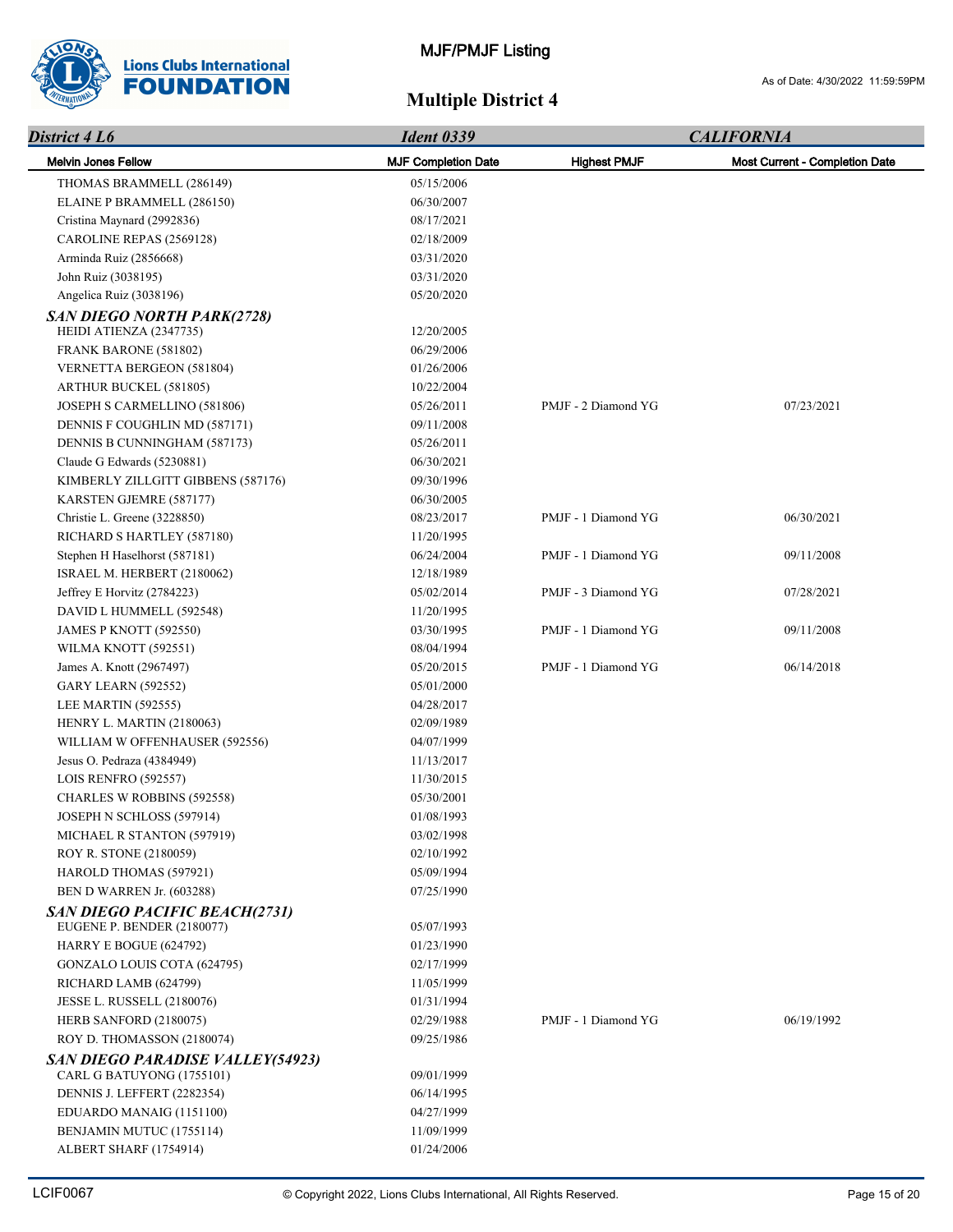

| <b>District 4 L6</b>                                           | <b>Ident 0339</b>          |                     | <b>CALIFORNIA</b>                     |
|----------------------------------------------------------------|----------------------------|---------------------|---------------------------------------|
| <b>Melvin Jones Fellow</b>                                     | <b>MJF Completion Date</b> | <b>Highest PMJF</b> | <b>Most Current - Completion Date</b> |
| San Diego Pathfinders(119990)                                  |                            |                     |                                       |
| Paul Benfer (3010551)                                          | 08/30/2021                 | PMJF - 1 Diamond YG | 12/07/2021                            |
| Katrina Gaffud Benfer (3010558)                                | 01/31/2014                 |                     |                                       |
| Purita Ebbay (4013029)                                         | 01/03/2022                 |                     |                                       |
| SAN DIEGO PENASQUITOS(2730)<br>CHRISTOPHER R KEEGAN (614046)   | 04/16/1991                 |                     |                                       |
| RAMON RAVASCO REYES (619421)                                   | 01/10/1996                 |                     |                                       |
| <b>SAN DIEGO PENINSULA(2729)</b><br>THEODORE C BATES (1755120) | 09/03/1991                 |                     |                                       |
| Robert Berardinelli (603292)                                   | 05/11/2007                 |                     |                                       |
| MARTHA J GLEDHILL (603293)                                     | 01/14/2022                 |                     |                                       |
| Brian A Hartley (603296)                                       | 12/29/2015                 |                     |                                       |
| KEN HARVEY (603297)                                            | 03/10/2005                 |                     |                                       |
| JULIAN L JAEGER Sr. (3545053)                                  | 05/07/2015                 |                     |                                       |
| <b>BILL KLEES</b> (608664)                                     | 03/18/2002                 |                     |                                       |
| MARTHA KLEES (608665)                                          | 02/15/2012                 |                     |                                       |
| NONA MAE LUALLIN (2345108)                                     | 03/02/2009                 |                     |                                       |
| THOMAS SMITH JR (2180064)                                      | 05/26/1993                 |                     |                                       |
| <b>DON R TUSCH (608671)</b>                                    | 03/10/2005                 |                     |                                       |
|                                                                |                            |                     |                                       |
| <b>SAN DIEGO PIONEER(53384)</b><br><b>CHONG HAN (2017182)</b>  | 06/02/2006                 |                     |                                       |
| SAN DIEGO PREMIER(100585)                                      |                            |                     |                                       |
| MYRNA LAZAGA (2747600)                                         | 03/28/2014                 | PMJF - 1 Diamond YG | 09/22/2015                            |
| LAURENCE LAZAGA (2778270)                                      | 03/17/2014                 |                     |                                       |
| Arnold E Lazaga (3391175)                                      | 03/17/2014                 |                     |                                       |
| Brian Escoto Lazaga (3545535)                                  | 03/17/2014                 |                     |                                       |
| <b>SAN DIEGO RANCHO BERNARDO(2732)</b>                         |                            |                     |                                       |
| HOWARD AYERS (630176)                                          | 05/01/2001                 |                     |                                       |
| CLIFFORD A BARKELL (630178)                                    | 12/17/2010                 |                     |                                       |
| WAYNE H. BECKER (2180095)                                      | 02/03/1992                 |                     |                                       |
| ROBERT H. BEHREND (2180096)                                    | 06/02/1994                 |                     |                                       |
| RICHARD BEYM (635543)                                          | 02/26/2008                 |                     |                                       |
| EDWARD I BROWN (635544)                                        | 05/14/1993                 |                     |                                       |
| ROBERT BRUNDAGE (1755131)                                      | 12/10/1999                 |                     |                                       |
| <b>JAMES T CARTER (1755132)</b>                                | 06/03/1996                 |                     |                                       |
| JOHN A CHIMENT (635546)                                        | 02/26/2008                 |                     |                                       |
| ARTHUR C COCAGNE (1755133)                                     | 09/12/1995                 |                     |                                       |
| Greg Scott Cody (3565599)                                      | 03/17/2014                 | PMJF - 2 Diamond YG | 01/05/2022                            |
| Jezmarie Padua Cody (4042591)                                  | 06/30/2021                 |                     |                                       |
| <b>EARL COFFIN (2180100)</b>                                   | 02/15/1990                 |                     |                                       |
| JOHN W CONLEY (635548)                                         | 05/08/1989                 |                     |                                       |
| CLYDE DAVIES (635552)                                          | 04/03/2003                 |                     |                                       |
| <b>BARBARA S. DOSS (2912917)</b>                               | 02/08/2012                 |                     |                                       |
| Betty Jean Dye (2016095)                                       | 03/13/2007                 | PMJF - 3 Diamond YG | 03/20/2017                            |
| JOHN C FAWCETT (640933)                                        | 04/24/1991                 | PMJF - 1 Diamond YG | 03/10/1994                            |
| ROBERT A FLETCHER (640934)                                     | 02/19/2010                 |                     |                                       |
| A. P. FREYMANN (2180102)                                       | 03/30/1990                 |                     |                                       |
| DONALD JAMES GIBB (640936)                                     | 03/16/1995                 |                     |                                       |
| HECTOR GONZALEZ (640937)                                       | 02/26/2008                 |                     |                                       |
| WALTER GREENBAUM (640938)                                      | 12/17/2010                 |                     |                                       |
| JUDITH K HORNING (640942)                                      | 02/04/2009                 |                     |                                       |
| JOHN E HUDGENS (1755144)                                       | 04/24/1995                 |                     |                                       |
| REMY L. HUDSON (2180105)                                       | 02/03/1992                 |                     |                                       |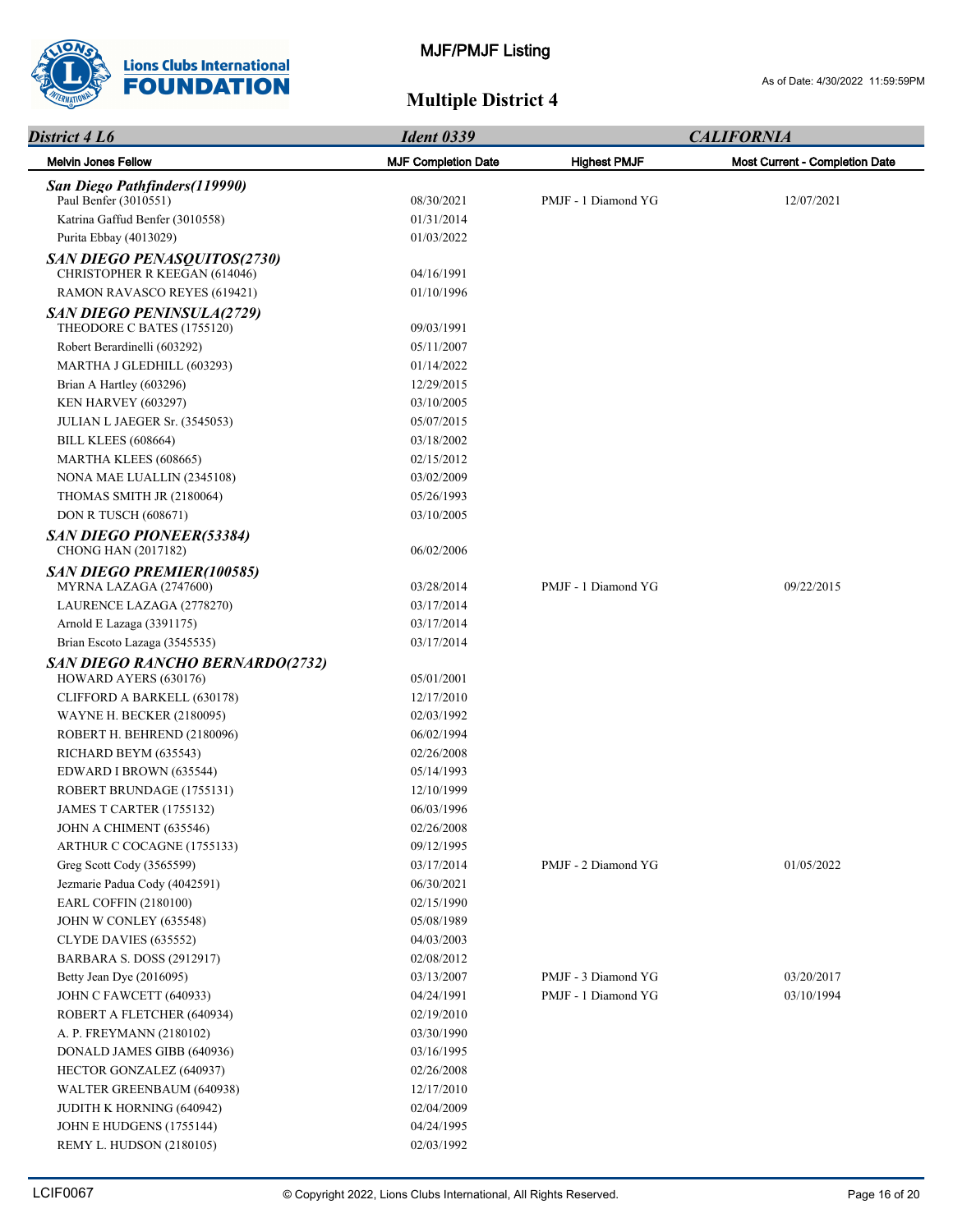

| District 4 L6                                                      | <b>Ident 0339</b>          | <b>CALIFORNIA</b>         |                                |
|--------------------------------------------------------------------|----------------------------|---------------------------|--------------------------------|
| <b>Melvin Jones Fellow</b>                                         | <b>MJF Completion Date</b> | <b>Highest PMJF</b>       | Most Current - Completion Date |
| <b>J B LISCHKE (646318)</b>                                        | 04/28/1997                 |                           |                                |
| <b>JOHN LUND (2180082)</b>                                         | 05/10/1991                 |                           |                                |
| JOHN W PEREGOY (1755151)                                           | 04/13/1994                 |                           |                                |
| STANLEY RACIK (651693)                                             | 03/28/2006                 |                           |                                |
| MURRY RICE (657060)                                                | 03/13/2007                 |                           |                                |
| ALVIN K ROUBEN (657064)                                            | 02/24/2005                 |                           |                                |
| LESTER G SEBOLD (1755158)                                          | 06/11/1994                 |                           |                                |
| WILLIAM SELEZINKA (657067)                                         | 05/24/2010                 |                           |                                |
| Jolyn Stoffel (4255509)                                            | 05/01/2018                 |                           |                                |
| DALE E. STOUT (2180090)                                            | 05/27/1993                 |                           |                                |
| <b>IRENE S. STOUT (2286280)</b>                                    | 09/22/1994                 |                           |                                |
| RICHARD STRAUCH (662439)                                           | 03/27/2006                 |                           |                                |
| ELMER ALLEN TAYLOR (2180089)                                       | 03/21/1995                 |                           |                                |
| OSCAR D TEEL (662442)                                              | 03/14/1995                 | PMJF - 1 Diamond YG       | 01/16/2014                     |
| L PAGE TEICHERT (662443)                                           | 02/17/1994                 | PMJF - 1 Diamond YG       | 09/29/1998                     |
| FRANK J TERSCHAN (662444)                                          | 05/26/1999                 | PMJF - 2 Diamond YG       | 03/11/2019                     |
| WAYNE E. TJOSSEM (2180086)                                         | 12/30/1992                 |                           |                                |
| ABRAHAM WINEBERG (667814)                                          | 02/13/2004                 |                           |                                |
| <b>JACK L WOODS (667815)</b>                                       | 04/17/2002                 |                           |                                |
| SAN DIEGO SCRIPPS(64671)                                           |                            |                           |                                |
| <b>JANA KELLEY (1875202)</b>                                       | 06/17/2009                 |                           |                                |
| SAN DIEGO SILVERGATE-MIDWAY(2733)<br>CLAUDE R. PENNYWITT (2180114) | 04/08/1992                 |                           |                                |
| SAN DIEGO SIN FRONTERAS(100070)<br>MARICELA MARGARITA CONCEPCION   | 02/21/2006                 |                           |                                |
| MARTINEZ YBARRA (2444369)                                          |                            |                           |                                |
| San Diego Stars (147567)<br>Elsa Siverts $(2080651)$               | 12/16/2016                 | PMJF - 2 Diamond YG       | 01/05/2022                     |
| Felma Vargas (3797017)                                             | 09/22/2016                 | PMJF - 2 Diamond YG       | 12/03/2021                     |
| SAN DIEGO TFC(106066)                                              |                            |                           |                                |
| Art C Arboleda (1069001)                                           | 04/02/1996                 | PMJF - 2 Diamond YG       | 03/17/2014                     |
| LINDA LUZ T ARBOLEDA (1069002)                                     | 03/05/2003                 | PMJF - 1 Diamond YG       | 04/15/2011                     |
| JORGE F BALARES (3038173)                                          | 09/22/2010                 | PMJF - 1 Diamond YG       | 01/13/2012                     |
| Victor M Balares (4365967)                                         | 09/21/2017                 |                           |                                |
| MICHAEL L DELACRUZ (2570561)                                       | 06/30/2008                 |                           |                                |
| Luz Galindez (2008746)                                             | 02/21/2006                 | PMJF - 1 Diamond YG       | 08/16/2010                     |
| PRISCILLA GARROVILLAS (2009566)                                    | 06/29/2006                 |                           |                                |
| ALAN GARVIN MD (1079775)                                           | 08/17/2007                 |                           |                                |
| Paul Oscar Lacuesta (3911660)                                      | 09/21/2017                 |                           |                                |
| Antonina Regala Lansangan (3297852)                                | 12/01/2011                 |                           |                                |
| DENNY MILLIGAN (1835755)                                           | 03/08/2005                 | PMJF - 3 Diamond YG       | 09/21/2017                     |
| Connie Milligan (2704234)                                          | 03/17/2014                 |                           |                                |
| DAUGHLET B ORDINARIO (619415)                                      | 03/17/2014                 |                           |                                |
| ROMEO T ORDINARIO (619416)                                         | 09/21/2017                 |                           |                                |
| Chrissie B Ordinario (4565980)                                     | 09/21/2017                 |                           |                                |
| Cynthia T Ruiz (3411361)                                           | 09/21/2017                 |                           |                                |
| Juan T Ruiz Jr (3038183)                                           | 08/20/2007                 | PMJF - 1 Diamond YG       | 08/23/2021                     |
| Jay V Ruiz Sr (2009563)                                            | 05/24/2005                 | PMJF - 3 Diamond YG       | 10/23/2020                     |
| SAN DIEGO UNITED(111025)                                           |                            |                           |                                |
| Michael L. Brandenburg (5028049)                                   | 01/21/2022                 |                           |                                |
| ALLEN W CHAN (3383608)                                             | 07/22/2011                 | PMJF - 4 Blue Sapphire YG | 03/31/2021                     |
| Janet P. Chan (3666022)                                            | 01/08/2018                 |                           |                                |
| Donna M Lee (3383615)                                              | 12/12/2017                 | PMJF - 2 Diamond YG       | 03/31/2021                     |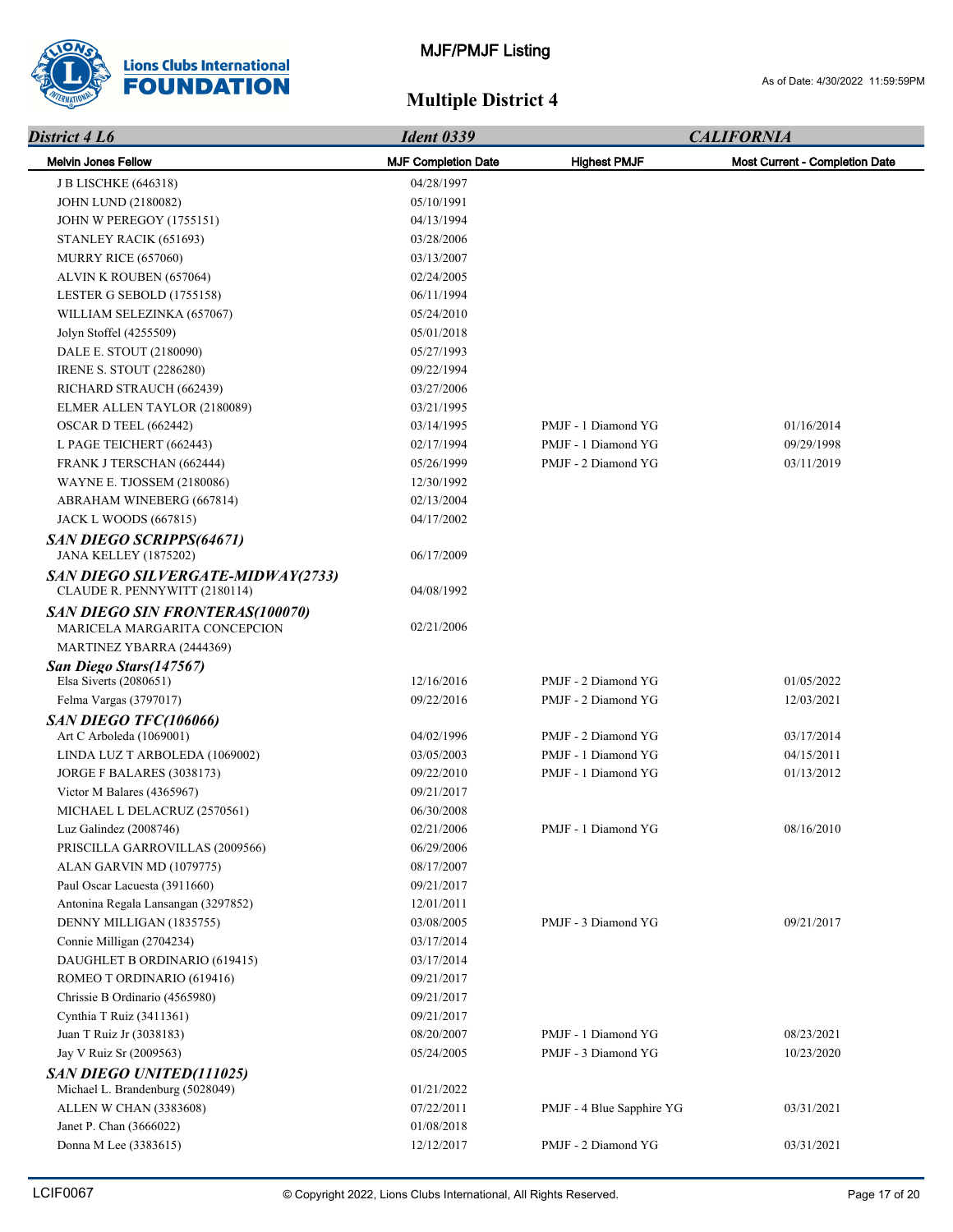

| District 4 L6                                                 | <b>Ident 0339</b>          |                     | <b>CALIFORNIA</b>              |  |
|---------------------------------------------------------------|----------------------------|---------------------|--------------------------------|--|
| <b>Melvin Jones Fellow</b>                                    | <b>MJF Completion Date</b> | <b>Highest PMJF</b> | Most Current - Completion Date |  |
| LiJie Mariano (3665968)                                       | 01/18/2018                 |                     |                                |  |
| Cady Mariano (4212394)                                        | 09/20/2017                 | PMJF - 4 Diamond YG | 01/04/2019                     |  |
| NANCY TRINH (3411837)                                         | 07/22/2011                 | PMJF - 3 Diamond YG | 12/11/2017                     |  |
| SAN MARCOS(43134)                                             |                            |                     |                                |  |
| CURTIS H. ANDERSON (2266865)                                  | 10/11/1989                 |                     |                                |  |
| STANLEY CRUSE (1104085)                                       | 06/08/2001                 |                     |                                |  |
| Ismael CORONEL Lopez (1185877)                                | 03/22/2018                 |                     |                                |  |
| Norm Mackenzie (974794)                                       | 01/26/2005                 | PMJF - 3 Diamond YG | 12/20/2021                     |  |
| RICHARD ROUNSEVELLE (675903)                                  | 09/25/1991                 |                     |                                |  |
| ROBERT D THOMPSON (1185884)                                   | 03/29/1994                 |                     |                                |  |
| <b>SANTEE RANCHO SANTEE(51039)</b>                            |                            |                     |                                |  |
| Marilynn M Enzenauer (596900)                                 | 04/05/1993                 |                     |                                |  |
| Arthur Ike D Enzenauer (596901)                               | 03/07/1990                 |                     |                                |  |
| JAN ERRICKSON (1119982)                                       | 11/14/2005                 | PMJF - 1 Diamond YG | 01/18/2008                     |  |
| EMMA M. HAYDEN (2278608)                                      | 05/18/1992                 |                     |                                |  |
| LOWERY KEN JONES JR (2278604)                                 | 04/05/1993                 |                     |                                |  |
| <b>GEORGE KARAVANTES (2278606)</b>                            | 05/24/1991                 |                     |                                |  |
| DONALD KNOLL (602269)                                         | 04/04/2012                 |                     |                                |  |
| <b>STEVEN J. LACHER (2278605)</b>                             | 04/21/1994                 |                     |                                |  |
| RITA M. LEE (2278610)                                         | 03/16/1995                 |                     |                                |  |
| LORETTA H. ROPER (2278601)                                    | 04/07/1998                 |                     |                                |  |
| Jeanie Rose (2588451)                                         | 11/15/2007                 |                     |                                |  |
| COLLEEN G. SCOTT (2278600)                                    | 04/21/1994                 |                     |                                |  |
| <b>HENRY B. THIEL (2278603)</b>                               | 05/02/1991                 |                     |                                |  |
| Philip Bradley Weeks (602274)                                 | 06/13/2000                 | PMJF - 4 Diamond YG | 09/25/2012                     |  |
| <b>GLORIA J WORK (319422)</b>                                 | 03/01/1995                 |                     |                                |  |
| SOUTHWEST SAN DIEGO COUNTY(2720)<br>MARTIN L ALTBAUM (463528) | 10/10/1989                 |                     |                                |  |
| BARBARA ALTBAUM (463530)                                      | 06/30/2005                 | PMJF - 2 Diamond YG | 12/18/2015                     |  |
| <b>GEORGE W BRATTEN (463531)</b>                              | 04/05/1994                 | PMJF - 1 Diamond YG | 02/07/2012                     |  |
| MAMENG BRATTEN (463532)                                       | 04/18/2008                 | PMJF - 1 Diamond YG | 02/07/2012                     |  |
| MELODY SORIANO CERNITZ (463533)                               | 03/14/1995                 |                     |                                |  |
| HELEN CHRISTENSEN (463534)                                    | 03/28/2006                 |                     |                                |  |
| DORIS COX (2180015)                                           | 06/11/1994                 |                     |                                |  |
| BRUCE GOLDMAN (468900)                                        | 12/28/1992                 | PMJF - 2 Diamond YG | 12/18/2015                     |  |
| JUDY NUTZ GOLDMAN (468901)                                    | 06/08/2007                 | PMJF - 2 Diamond YG | 12/18/2015                     |  |
| AARON GRANDERSON (468902)                                     | 11/26/1991                 | PMJF - 1 Diamond YG | 02/15/2011                     |  |
| ARTHUR JOHNSON (2180012)                                      | 01/04/1989                 |                     |                                |  |
| <b>BEN J. LAYTON (2180016)</b>                                | 11/07/1994                 |                     |                                |  |
| REX MURDOCK (2180017)                                         | 01/14/1998                 |                     |                                |  |
| FRANK PUSATERI (468908)                                       | 02/04/1994                 |                     |                                |  |
| RALPH R SARALEGUI (468909)                                    | 12/28/1992                 |                     |                                |  |
| ADINE SAYRE (468910)                                          | 04/07/1997                 |                     |                                |  |
| BENJAMIN SKOREPA (2180013)                                    | 04/26/1991                 |                     |                                |  |
| CECELIA ANN SKOREPA (2180014)                                 | 04/12/1995                 |                     |                                |  |
| FENTON F SMITH (474275)                                       | 01/05/1989                 |                     |                                |  |
| TERESA THOMAS (474276)                                        | 04/12/1995                 |                     |                                |  |
| <b>SPRING VALLEY(2739)</b>                                    |                            |                     |                                |  |
| Reynold D. Armstrong (2427917)                                | 02/18/1994                 |                     |                                |  |
| <b>JOHN S BAKER (667816)</b>                                  | 02/09/1989                 |                     |                                |  |
| WILLIE M BAKER (667817)                                       | 06/22/1994                 |                     |                                |  |
| GERHARD GARY BINZER (1755162)                                 | 08/07/1998                 |                     |                                |  |
| MARILYN BRENNAN (667819)                                      | 03/14/2007                 |                     |                                |  |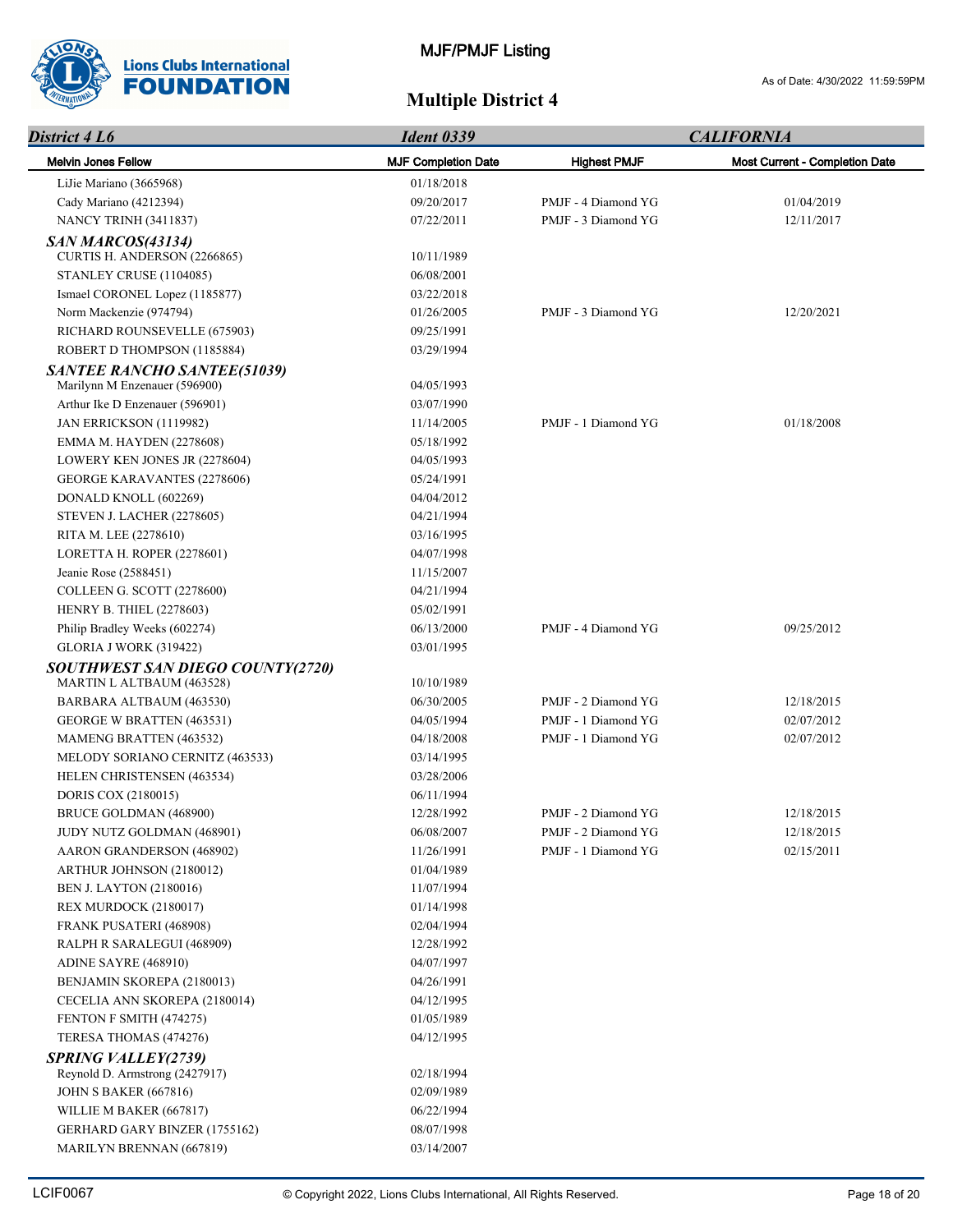

| District 4 L6                                          | <b>Ident 0339</b>          |                     | <b>CALIFORNIA</b>              |
|--------------------------------------------------------|----------------------------|---------------------|--------------------------------|
| <b>Melvin Jones Fellow</b>                             | <b>MJF Completion Date</b> | <b>Highest PMJF</b> | Most Current - Completion Date |
| RICHARD N BRUMLEY (667820)                             | 12/10/1992                 |                     |                                |
| Jose Cruz (673187)                                     | 05/14/2001                 |                     |                                |
| ARTHUR EDWARD DUTTON (2180121)                         | 08/14/1987                 |                     |                                |
| RICHARD W FLEET (673189)                               | 03/04/2002                 |                     |                                |
| NORMAN C FOWLER (673190)                               | 12/17/1996                 |                     |                                |
| Garry Jones (425895)                                   | 04/16/2004                 |                     |                                |
| ELMER LAWRENCE LEAHY (673192)                          | 01/10/1990                 |                     |                                |
| Scott Leslie (673193)                                  | 02/12/1999                 | PMJF - 2 Diamond YG | 04/10/2018                     |
| LINDA LESLIE (673194)                                  | 05/16/2005                 |                     |                                |
| <b>ENSIGN R. DICK LYONS (2180116)</b>                  | 12/12/1990                 |                     |                                |
| <b>GRACE M. LYONS (2180122)</b>                        | 02/12/1999                 |                     |                                |
| Juanita J Mangels-Williams (673196)                    | 01/27/1998                 | PMJF - 1 Diamond YG | 06/04/2008                     |
| CYNTHIA M B MARQUETTE (2814001)                        | 02/24/2011                 |                     |                                |
| Jeanie McClanahan (3966141)                            | 08/23/2017                 |                     |                                |
| JOSEPH P. MELFA (2180123)                              | 11/27/1990                 |                     |                                |
| <b>JOAN MILLER (673197)</b>                            | 04/03/2003                 |                     |                                |
| CARL NORRIS (673198)                                   | 04/19/2000                 |                     |                                |
| WILFRED WILLIAM PAXTON (678568)                        | 02/23/2006                 |                     |                                |
| RALPH H. SPOONER (2180120)                             | 11/27/1990                 |                     |                                |
| JAMES STANSBERRY (678570)                              | 03/02/2004                 |                     |                                |
| ELIZABETH TAMEZ (2381737)                              | 03/13/2008                 |                     |                                |
| JOSEPH M. TOOTLE (2180117)                             | 12/17/1991                 |                     |                                |
| TERESITA G. VERGARA (2394393)                          | 03/10/2010                 |                     |                                |
| SUSAN M WATSON (231502)                                | 04/04/2007                 |                     |                                |
| MICHAEL D WEAVER (678572)                              | 03/17/1995                 |                     |                                |
| CLETUS R. WILSON (2180118)                             | 11/27/1995                 |                     |                                |
| PAUL WRIGHT (667881)                                   | 03/26/2002                 |                     |                                |
| <i>VALLEY CENTER(48076)</i><br>ROBERT CERVENY (516643) | 05/26/2005                 |                     |                                |
| Tim S Craig (2904375)                                  | 10/26/2011                 |                     |                                |
| Aaron Gaut (4461320)                                   | 04/19/2018                 |                     |                                |
| DENE B HATCH (522011)                                  | 07/08/1994                 |                     |                                |
| <b>CHARLES ILLINGWORTH (522015)</b>                    | 05/20/2015                 |                     |                                |
| WILLIAM P. JOHNSON (2274082)                           | 05/16/1994                 |                     |                                |
| KRISTA KOERZENDORFER (1312695)                         | 04/19/2018                 |                     |                                |
| WILLIAM A LAIRD (522017)                               | 05/09/2006                 |                     |                                |
| Bobbi L Laird (3326083)                                | 01/24/2013                 |                     |                                |
| MICHAEL LAWTON (1885121)                               | 03/26/2009                 |                     |                                |
| <b>JIM MEYER (522020)</b>                              | 05/12/2016                 |                     |                                |
| TERRY L PATTON (522021)                                | 09/20/2007                 |                     |                                |
| Gary Pay (522022)                                      | 10/13/2005                 |                     |                                |
| Betty Prue (2904372)                                   | 03/05/2014                 |                     |                                |
| ROBERT F. ROBB (2274080)                               | 07/08/1994                 |                     |                                |
| <b>BILL SANDS (527387)</b>                             | 04/16/2004                 |                     |                                |
| PATRICIA A. SCHRADER (2274075)                         | 06/24/1993                 |                     |                                |
| <b>BOB R. SCHRADER (2274076)</b>                       | 02/04/1993                 |                     |                                |
| ROBERT STECKMAN (1755033)                              | 03/28/1996                 |                     |                                |
| ELIZABETH A. WALWORTH (2274078)                        | 05/17/1990                 |                     |                                |
| <b>VISTA AMIGOS DE VISTA(2741)</b>                     |                            |                     |                                |
| <b>JOHN HAASE (965243)</b>                             | 07/16/1996                 | PMJF - 2 Diamond YG | 04/18/2007                     |
| LOUIS SALAS (2180131)                                  | 06/21/1993                 |                     |                                |
| FRANK WILHELM (694689)                                 | 01/15/1991                 |                     |                                |
| VISTA HOST(2740)                                       |                            |                     |                                |